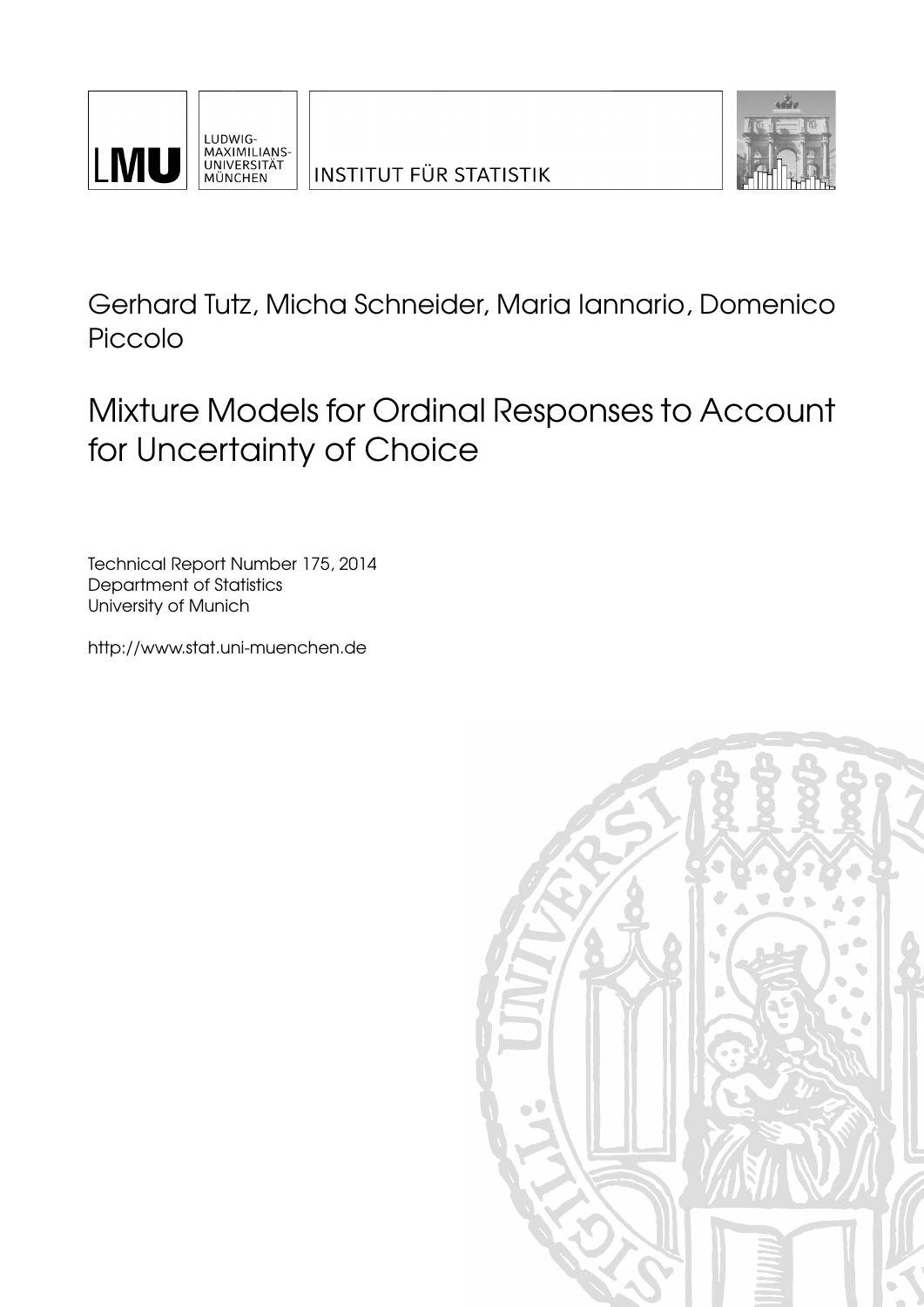# Mixture Models for Ordinal Responses to Account for Uncertainty of Choice

Gerhard Tutz<sup>1</sup>, Micha Schneider<sup>1</sup>, Maria Iannario<sup>2</sup>, Domenico Piccolo<sup>2</sup>

 $^1$  Ludwig-Maximilians-Universität München, Akademiestraße 1, 80799 München, D

 $2$  University of Naples Federico II, Via L.Rodinò 22, 80138 Naples, I

December 16, 2014

#### Abstract

In CUB models the uncertainty of choice is explicitly modelled as a Combination of discrete Uniform and shifted Binomial random variables. The basic concept to model the response as a mixture of a deliberate choice of a response category and an uncertainty component that is represented by a uniform distribution on the response categories is extended to a much wider class of models. The deliberate choice can in particular be determined by classical ordinal response models as the cumulative and adjacent categories model. Then one obtains the traditional and flexible models as special cases when the uncertainty component is irrelevant. It is shown that the effect of explanatory variables is underestimated if the uncertainty component is neglected in a cumulative type mixture model. Visualization tools for the effects of variables are proposed and the modelling strategies are evaluated by use of real data sets. It is demonstrated that the extended class of models frequently yields better fit than classical ordinal response models without an uncertainty component.

Keywords: Ordinal responses, rating analysis, CUP model, CUB model

### 1 Introduction

In many applications the responses are measured on an ordinal scale and given in categories. There is a considerable amount of literature devoted to the adequate modelling of such ordered categorical data. In particular the seminal paper of McCullagh (1980) stimulated research to find parametric models which should be both parsimonious and well fitted to real data. Overviews on recent research are found, for example, in Agresti (2010), Agresti (2013) and Tutz (2012).

Ordered categorical responses typically come in two forms, as grouped continuous variables and assessed ordinal categorical variables (Anderson, 1984). The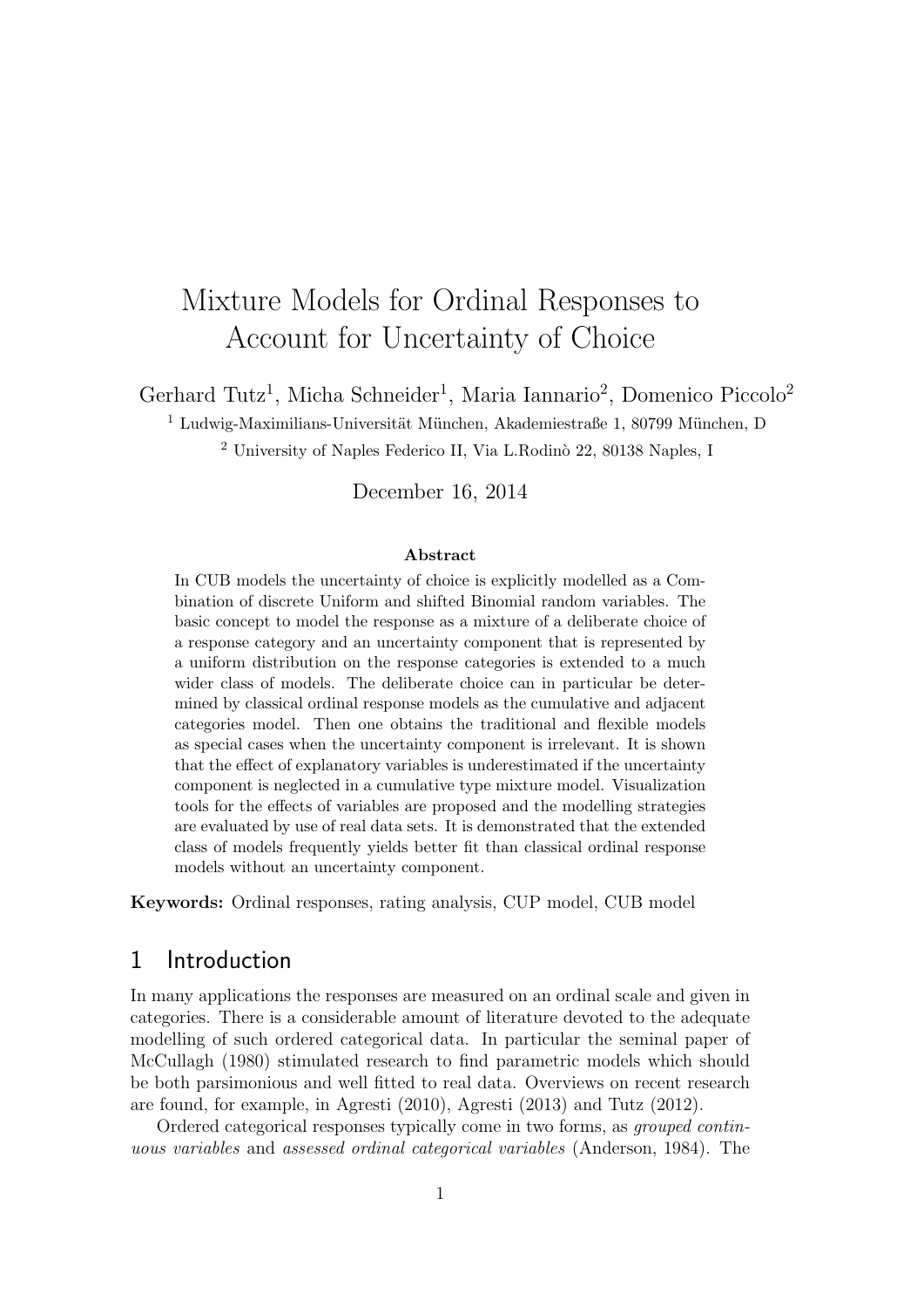first type is a mere categorized version of a continuous variable, which in principle can be observed itself. The second type of ordered variable arises when an assessor processes an unknown amount of information, leading to the judgement of the grade of the ordered categorical scale. This sort of variable is found, for example, in preference or evaluation studies and the assessment of pain.

With the focus on ordinal variables generated by judgements, a mixture type model that accounts for the psychological process of human choices has been introduced by Piccolo (2003) and developed in a series of papers by D'Elia and Piccolo (2005), Iannario and Piccolo (2010), Manisera and Zuccolotto (2014).

The basic concept of these so-called CUB models is that the choice of a response category is determined by a mixture of feeling and uncertainty. Feeling refers to the deliberate choice of a response category determined by the preferences of a person while uncertainty refers to the inherent individual's indecision. The first component is modelled by a binomial distribution, the latter by a discrete uniform distribution across response categories. These components, effectively parameterized in a parsimonious manner, allow CUB models to be extremely flexible for capturing the different shapes of ordinal data distributions; in addition, the parameters to be estimated are immediately related to the concept of uncertainty (indecision, fuzziness) and feeling (attraction, preference), which improves the simplicity of the interpretation and makes the comparison among subgroups easier. An introduction and overview was given by Iannario and Piccolo (2012) whereas several generalizations in different fields have been obtained to include objects' covariates multilevel data (Iannario, 2012a), and data surveys with *shelter* effects (Iannario, 2012b).

Alternative approaches to finite mixtures for ordinal data have been advanced by Wedel and DeSarbo  $(1995)$ ; Greene and Hensher  $(2003)$ ; Grün and Leisch (2008); Breen and Luijkx (2010), among others. These authors propose convex combinations of probability distributions belonging to the same class of models and assume the existence of subgroups whose responses should be differently modelled.

In the present paper the mixture approach is extended to include more traditional models for the modelling of preferences by including an uncertainty component. We consider distributions in which the preference part is determined by a cumulative or adjacent categories model, which yields more flexible models. The paper is organized as follows: in the next section we consider uncertainty as a relevant component quite often present in human choices; thus CUB models are briefly reviewed and a new class of models (called CUP) is introduced. For both of them a non-parametric measure of heterogeneity may help to understand the weights and the effect of introducing uncertainty in the mixture. In Section 3 a deeper discussion is given concerning the effects of the uncertainty component in the interpretation of the model whereas Section 4 deals with the problem of model selection by adequate fitting measures. Section 5 presents some empirical evidence on data sets of different scientific fields and compares stan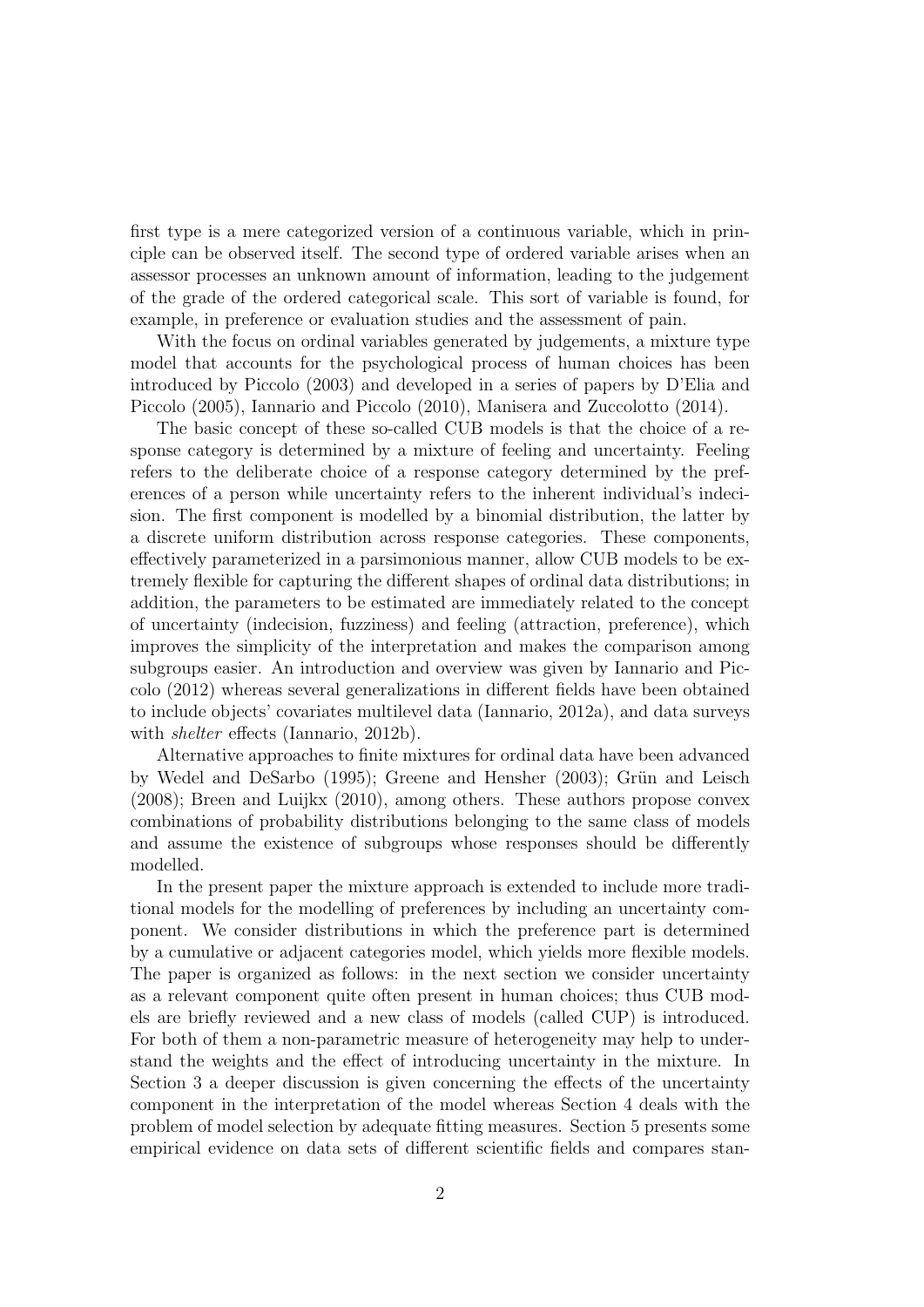dard approaches with mixtures that include an uncertainty component. Some concluding remarks and an appendix devoted to estimation problems end the paper.

### 2 Modelling Uncertainty by Mixtures

In the following we first sketch the CUB model, which is an abbreviation for Combination of discrete Uniform and shifted Binomial random variables. Then we consider an extended class that contains the CUB as well as standard models for ordinal data as special cases.

### 2.1 The CUB Model

Let in a regression model the response of an individual  $R_i$  given explanatory variables  $z_i, x_i$  take values from ordered categories  $\{1, \ldots, k\}$ . Then, the mixture distribution denoted as CUB as considered, for example, by Iannario and Piccolo (2012) has been defined for each subject by

$$
Pr(R_i = r | \mathbf{z}_i, \mathbf{x}_i) = \pi_i b_r(\xi_i) + (1 - \pi_i) p_r^U \quad r \in \{1, ..., k\},
$$
 (1)

where the two components of the mixture are specified in the following way. The first component is a shifted binomial distribution given by

$$
b_r(\xi_i) = {k-1 \choose r-1} \xi_i^{k-r} (1-\xi_i)^{r-1}, \quad r \in \{1, \dots, k\}.
$$

It is a simple binomial distribution determined by the parameter  $\xi$  but shifted so that the support is  $\{1, \ldots, k\}$  instead of the usual support that includes zero. The component represents the preferences for specific categories, which is captured by the parameter  $\xi_i$ .

The second component is a uniform distribution across the response categories,

$$
p_r^U = 1/k, \quad r \in \{1, ..., k\}.
$$

It represents the additional uncertainty arising from factors like amount of time devoted to the response, fatigue, partial understanding, etc. It is explicitly modelled as the indecision component related to the nature of human choices. Iannario and Piccolo (2012) discuss extensively the logical foundations and psychological motivations of the mixture.

In CUB models the parameters  $\pi_i$  and  $\xi_i$  are linked to the covariates  $(z_i^T, x_i^T)$ by the logit links

$$
logit (\pi_i) = \mathbf{z}_i^T \boldsymbol{\beta}; \qquad logit (\xi_i) = \mathbf{x}_i^T \boldsymbol{\gamma}; \qquad i = 1, 2, ..., n. \qquad (2)
$$

In fact, alternative link functions representing a one-to-one mapping  $\mathbb{R}^p \leftrightarrow [0,1]$ between parameters and covariates are also legitimate. It should be noted that,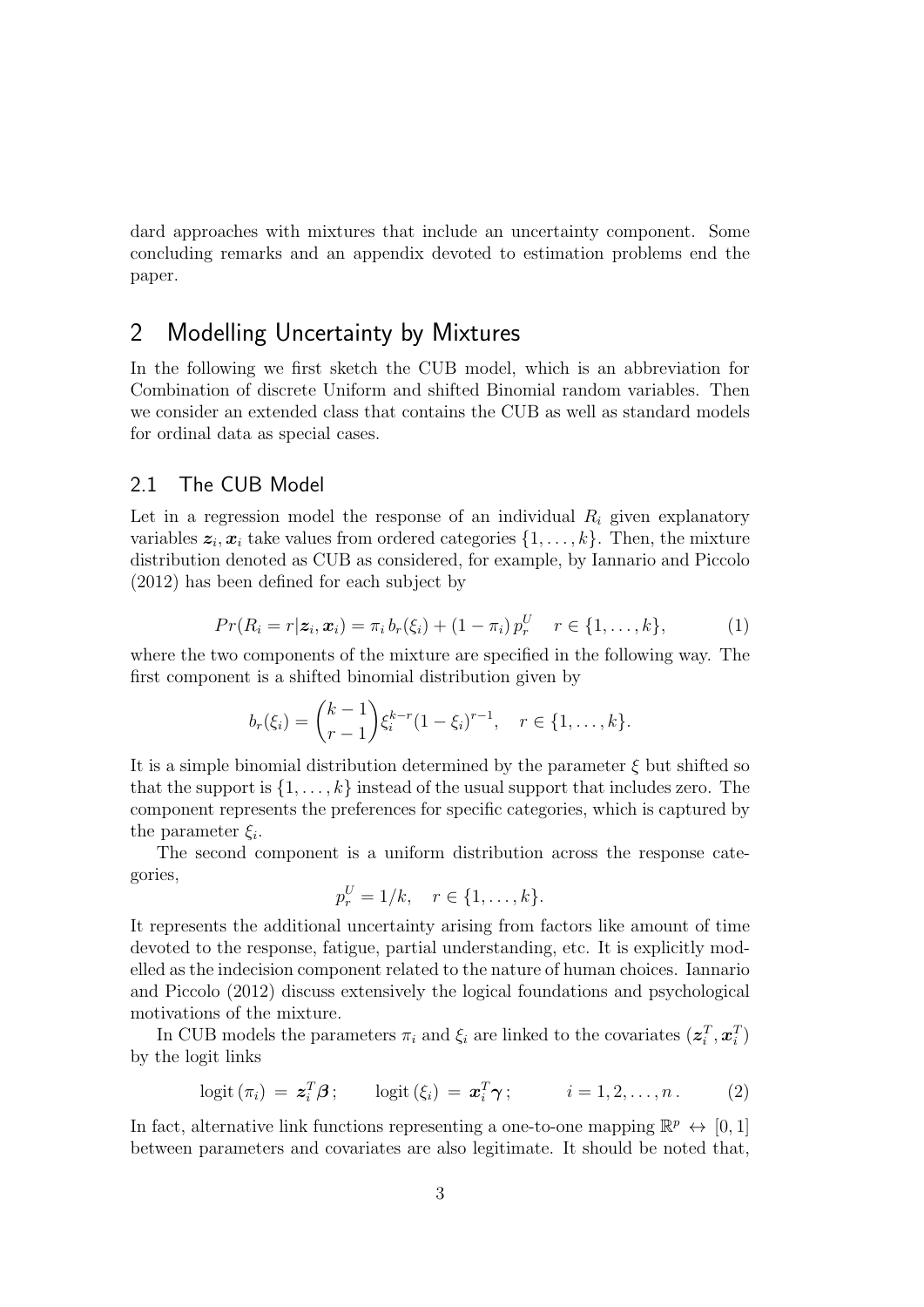given the parameterization (1), the covariates in  $z_i$  and  $x_i$  may coincide, overlap or be completely different.

The two components, preference/feeling represented by the binomial model, and uncertainty represented by the uniform model, are combined in a mixture with weights  $\pi_i$ ,  $1-\pi_i$ . The interpretation is that each interviewee has a *propensity* to adhere to a meditated choice (represented by the first component) and to a totally random decision (represented by the uniform distribution) and  $\pi_i$ ,  $1 - \pi_i$ are just the weights for those propensities. Thus, the quantity  $1 - \pi_i$  is interpreted as a measure of uncertainty whereas  $\pi_i$  is seen as a measure of adherence to the structured choice.

In the following we briefly investigate the uncertainty component, which is at the core of this paper. It is strongly related to heterogeneity and the related effects on the variability of the distribution. For simplicity we drop the index  $i$  for the individual. The first effect of the mixture is that for  $\pi < 1$  the distribution of the CUB model is more spread out than the distribution of the binomial model. This can be seen by considering that the variance of the distribution of a CUB model is

$$
var(R) = (k-1) \left[ \pi \xi (1-\xi) \left\{ \pi (k-1) - (k-2) \right\} + (1-\pi) \frac{3 \pi (k-1) + (k+1)}{12} \right].
$$

It is immediate to show that  $var(R)$  is monotonically increasing in a linear way with respect to  $1 - \pi$  only for  $\xi = 1/2$  (a symmetric CUB distribution) whereas it has a minimum for  $\pi = 1$  (a shifted binomial model) and a relative maximum for  $\pi = 0$  (a discrete uniform model). In fact, the absolute maximum of the parabolic shape happens at

$$
\pi = \frac{(1 - 6\xi + 6\xi^2)(k - 2)}{3(2\xi - 1)^2(k - 1)}, \quad \text{if } \xi \neq 1/2.
$$

As a consequence, as shown in the left panel of Figure 1, although variance generally increases with uncertainty one cannot conclude that  $\pi$  is strictly related to this aspect of variability.

On the other side, according to the results of Iannario (2012c, pp.169-170;181), the normalized Gini heterogeneity index increases with uncertainty. It is defined for any discrete distribution  $(p_r, r = 1, 2, ..., k)$  by  $G = (1 - \sum_{r=1}^k p_r^2) k/(k-1)$ . For the CUB model one obtains

$$
G_{CUB} = 1 - \pi^2 (1 - G_{BIN}),
$$

where  $G_{BIN}$  is the Gini index computed for the distribution of the binomial component. From this last result, one can derive that for  $\pi < 1$  the Gini index for the mixture model is larger than the Gini index for the binomial model:  $G_{CUB}$  $G_{BIN}$ , that is, the heterogeneity of the mixture is greater than that of the binomial component, and heterogeneity is increased if the uniform component can not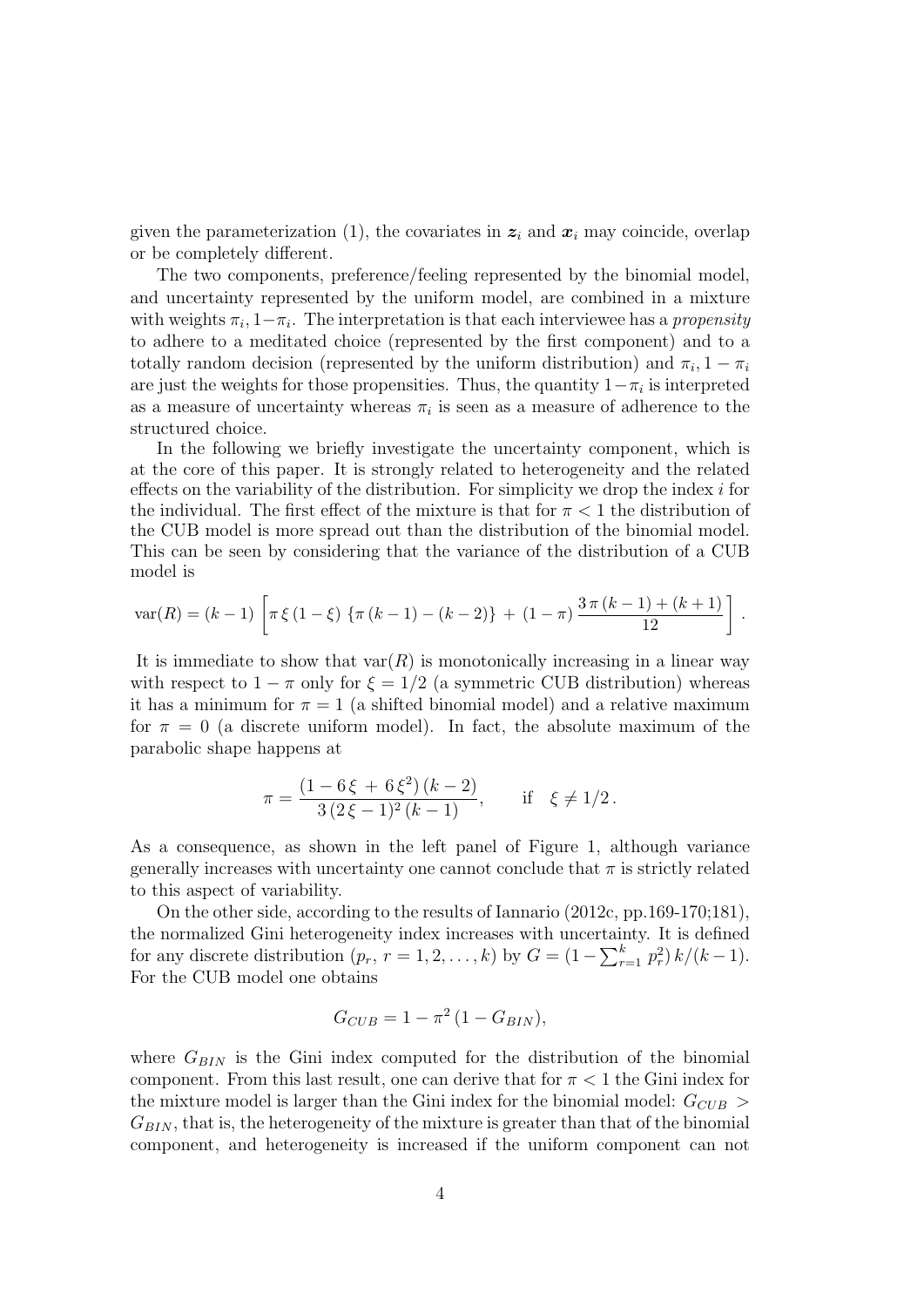

FIGURE 1: Variance and Gini heterogeneity measures for CUB models as functions of  $1 - \pi$ 

be neglected. Differently from the variance, the Gini index is monotonically increasing with uncertainty as measured by  $(1 - \pi)$  for any given  $\xi$ , and this confirms that one should interpret the  $\pi$  parameter as an inverse heterogeneity measure. The behaviour of  $G_{CUB}$  with respect to the uncertainty  $(1 - \pi)$  is depicted in the right panel of Figure 1.

Some difficulties arise when the responses are more complex and do not follow a definite pattern as implied by the binomial component (which requires a single mode, for instance). Thus, it seems attractive to extend the standard models for ordinal models by including an uncertainty component, which is the added value of the CUB models framework.

#### 2.2 An Extended Class of Models

In the CUB model the choice of a binomial distribution and a uniform distribution is mostly based on simplicity criteria although the binomial may be interpreted as a counting process of selection among the k categories and the uniform distribution may be introduced as the most extreme and uninformative case among all discrete alternatives. In a wider class of models proposed here the rather restrictive binomial model is replaced by more flexible ordinal models while the uniform distribution as an uninformative distribution is retained. The general mixture model we consider has the form

$$
P(R_i=r|\boldsymbol{x}_i)=\pi_i P_M(Y_i=r|\boldsymbol{x}_i)+(1-\pi_i)P_U(U_i=r), \qquad (3)
$$

where  $R_i$  represents the observed response and  $Y_i, U_i$  are the unobserved random variables taking values from  $\{1, \ldots, k\}$ . The distribution of  $Y_i$  is determined by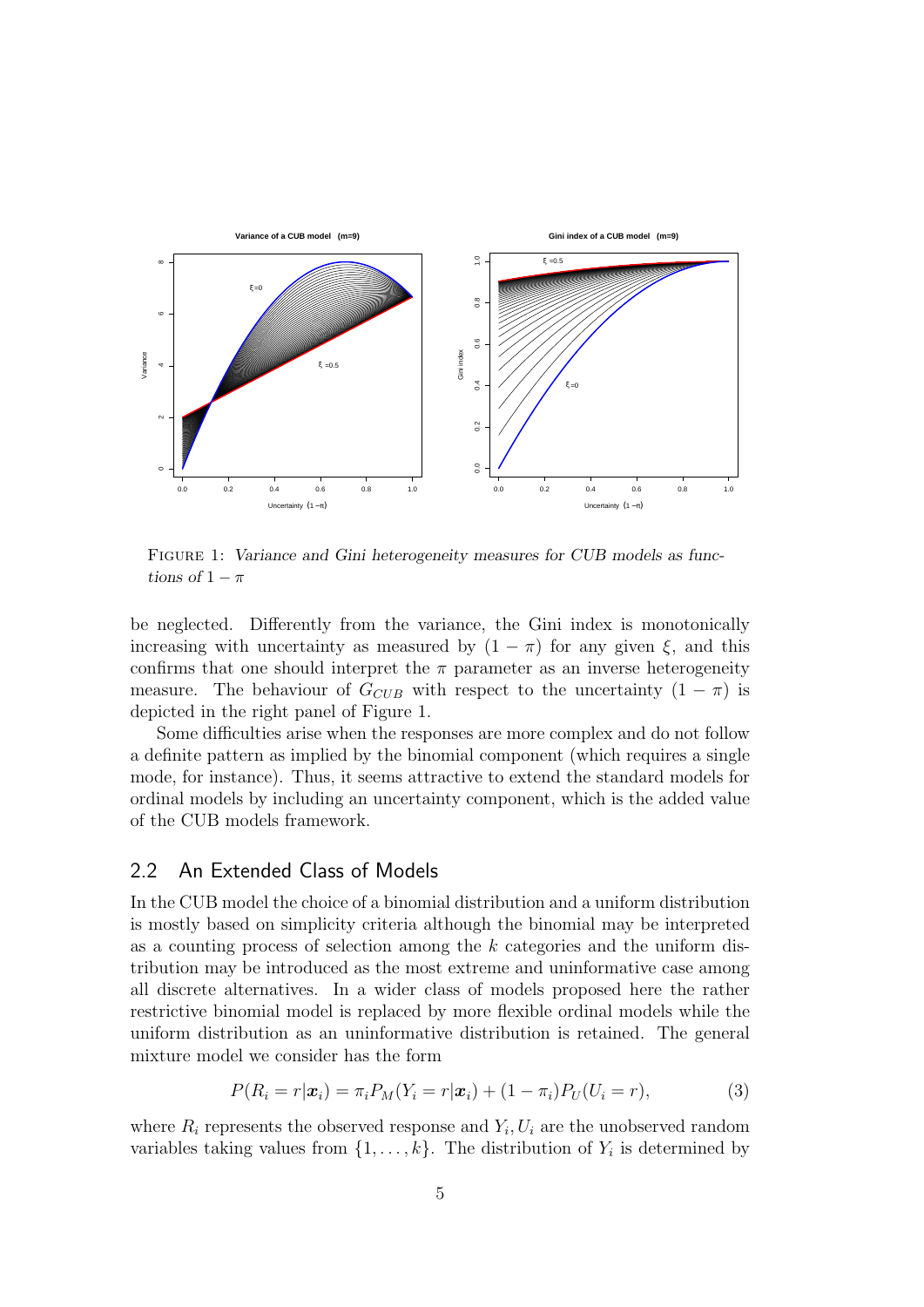$P_M(Y_i = r | \boldsymbol{x}_i)$ , which can be any ordinal model M, whereas  $P_U(U_i = r) = 1/k$ represents the uniform distribution.

For the specification of the latent variable  $Y_i$  one can use models that are in common use in ordinal regression, in particular, cumulative type and adjacent categories type models, which have already been considered by McCullagh (1980). The cumulative model has the general form

$$
P(Y_i \leq r | \boldsymbol{x}_i) = F(\gamma_{0r} + \boldsymbol{x}_i^T \boldsymbol{\gamma}), \quad r = 1, \ldots, k-1,
$$

where  $F(.)$  is a cumulative distribution function and  $-\infty = \gamma_{00} < \gamma_{01} < \cdots <$  $\gamma_{0k} = \infty$ . This model is obtained by assuming that a latent regression model  $\tilde{Y}_i = -\boldsymbol{x}_i^T \boldsymbol{\gamma} + \epsilon$  holds, where  $\epsilon$  is a noise variable with distribution function F. If we consider the link between the observable categories and the latent variable given by

$$
Y_i = r \Leftrightarrow \gamma_{0,r-1} < \tilde{Y}_i \le \gamma_{0r}, \quad r = 1, 2, \dots, k
$$

it is straightforward to derive the model.

The most widely used model from this class of models is the cumulative logit model, which uses the logistic distribution  $F(.)$  It is also called *proportional odds* model and has the form

$$
\log\left(\frac{P(Y_i \leq r|\boldsymbol{x}_i)}{P(Y_i > r|\boldsymbol{x}_i)}\right) = \gamma_{0r} + \boldsymbol{x}_i^T \boldsymbol{\gamma}, \quad r = 1, \ldots, k-1.
$$

An alternative choice is the *adjacent categories model* given by

$$
P(Y_i = r + 1 | Y_i \in \{r, r + 1\}, \mathbf{x}_i) = F(\gamma_{0r} + \mathbf{x}_i^T \boldsymbol{\gamma}), \quad r = 1, \ldots, k - 1.
$$

The specific model that uses the logistic distribution is the *adjacent categories* logit model

$$
\log\left(\frac{P(Y_i=r+1|\boldsymbol{x}_i)}{P(Y_i=r|\boldsymbol{x}_i)}\right)=\gamma_{0r}+\boldsymbol{x}_i^T\boldsymbol{\gamma},\quad r=1,\ldots,k-1.
$$

Also sequential models or other ordinal models could be useful. For a discussion of these classes of ordinal models, see, for example, Tutz (2012).

We refer to the general model (3) as a CUP model for the Combination of Uniform and Preference structures. Of course, the CUB model is a special case that uses the binomial distribution in the preference part. The use of models like the cumulative or adjacent categories model is attractive because it adds flexibility to the model. For example, the probability distribution of the binomial model is strictly unimodal, in contrast to the cumulative and the adjacent categories model, which allow for all forms of distributions by including the flexible intercepts  $\gamma_{01}, \ldots, \gamma_{0k}$ . Moreover, cumulative and adjacent categories models are the most widely used models for ordinal data, but an additional uncertainty component seems not to have been used for these models before. As will be shown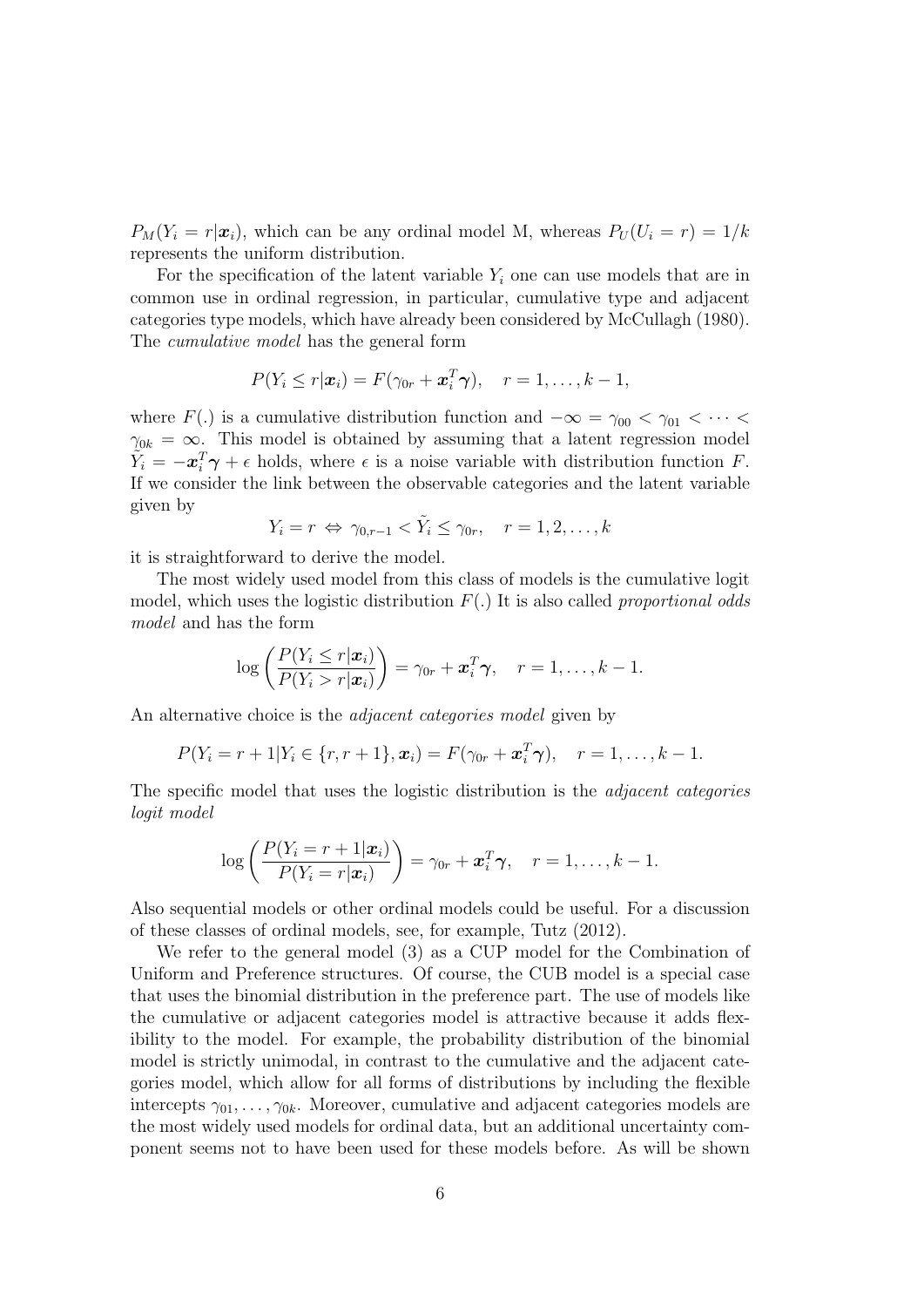parameter estimates are biased if the uncertainty component is ignored. In the following we will use the abbreviations  $CUP(c)$  and  $CUP(a)$  if the structural response model in the mixture is the cumulative or the adjacent categories model, respectively.

In both models, the effect of the explanatory variables in the model that specifies preference is contained in the linear predictors, which have the form  $\eta_{ir} = \gamma_{0r} + \boldsymbol{x}_i^T \boldsymbol{\gamma}$ . Therefore, the specification of the linear predictor replaces the assumption logit  $(\xi_i) = \boldsymbol{x}_i^T \boldsymbol{\gamma}$ , which specifies the dependence of CUB model parameters on covariates. The dependence of the uncertainty component on covariates is modelled in the same way as in CUB models, namely by logit $(\pi_i)$  =  $\boldsymbol{z}_i^T \boldsymbol{\beta}$ , where  $\boldsymbol{z}_i$  can be identical to  $\boldsymbol{x}_i$ .

For CUB models the link between the uncertainty component and heterogeneity measured by the Gini index was systematically investigated by Iannario (2012c). A similar link holds for the CUP model. The Gini index for any mixture model is given by  $G_{MIX} = \pi^2 G_M + 1 - \pi^2$ , where M denotes the ordinal model used in the mixture and the mixture model itself is given by (3). The maximal heterogeneity is obtained for the uniform distribution, that is,  $G_{UNI} = 1$ . Thus the Gini index can also be given by

$$
G_{MIX}=G_{UNI}-\pi^2(1-G_M).
$$

Considered as a function with argument  $\pi$  it decreases quadratically with increasing probability  $\pi$  from the maximal value to  $G_M$ . Therefore, the mixture model has an heterogeneity index between the uniform model and model M, but for  $\pi$  < 1 is larger than the Gini index for the model M. That means, in the mixture model the probabilities of response categories are more evenly distributed than in model M. By assuming a mixture the basic ordinal model M is shrunk toward the uniform model.

For illustration Figure 2 shows the Gini index as a function of the weight of the uncertainty component  $1 - \pi$ . The underlying model is a simple cumulative model with ten categories and a binary predictor with coefficient  $\gamma$ . It is seen that the Gini index increases with growing uncertainty  $(1 - \pi)$ . The increase is strong for strong effects of the predictor and weak if the predictor is less influential.

When considering the effect of uncertainty on the variance it can not be recommended to examine the variance of  $Y \in \{1, \ldots, k\}$  itself if one takes the ordinal scale level of Y seriously. Therefore, we consider the variances of the binary variables  $Y_r = I(Y \leq r), r = 1, \ldots, k$ , which are explicitly modelled within the cumulative model framework. Figure 3 shows the cumulative probabilities  $P(Y \leq r)$  (left panel) and the variances of the corresponding variables  $Y_r$  (right panel) for an example with 10 categories. For increasing uncertainty  $1 - \pi$  the cumulative probabilities tend to lie on a straight line. However, the effect on the variances is different. The curves are not monotone and as the uncertainty grows the variance decreases for categories smaller than 3 but increases for categories greater than 3.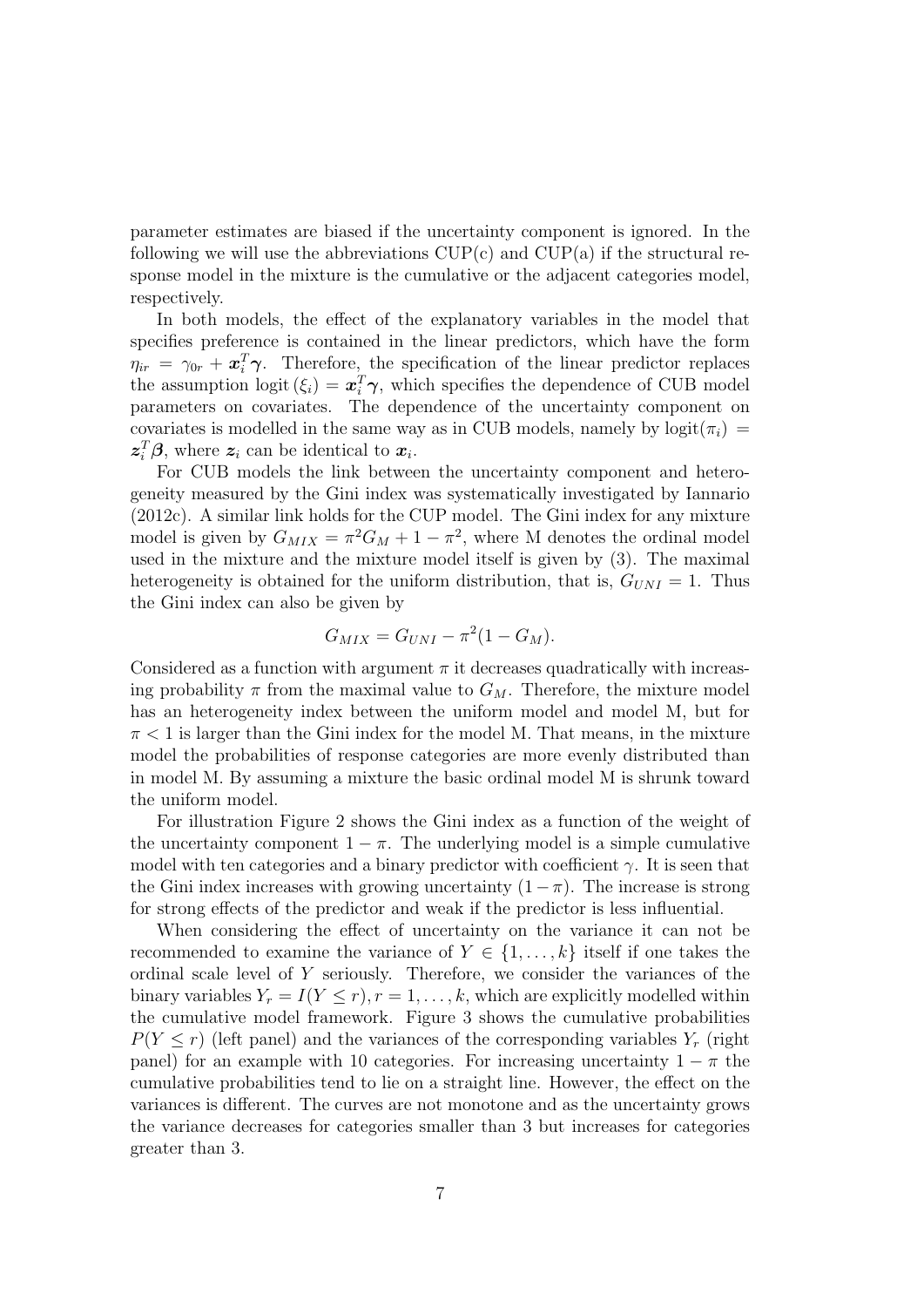

FIGURE 2: Gini heterogeneity measures for CUP models as functions of  $1 - \pi$ 



Figure 3: Cumulative probabilities and variances for CUP models with ten categories

### 2.3 Estimation

In mixture models, estimation issues can be pursued by exploiting the EM algorithm as proposed by Dempster et al. (1977) and used with special reference to mixtures by McLachlan and Peel (2000). In this context, estimation and tests are obtained by asymptotically efficient procedures based on maximum likelihood methods. For readability we give the used EM algorithm in the appendix.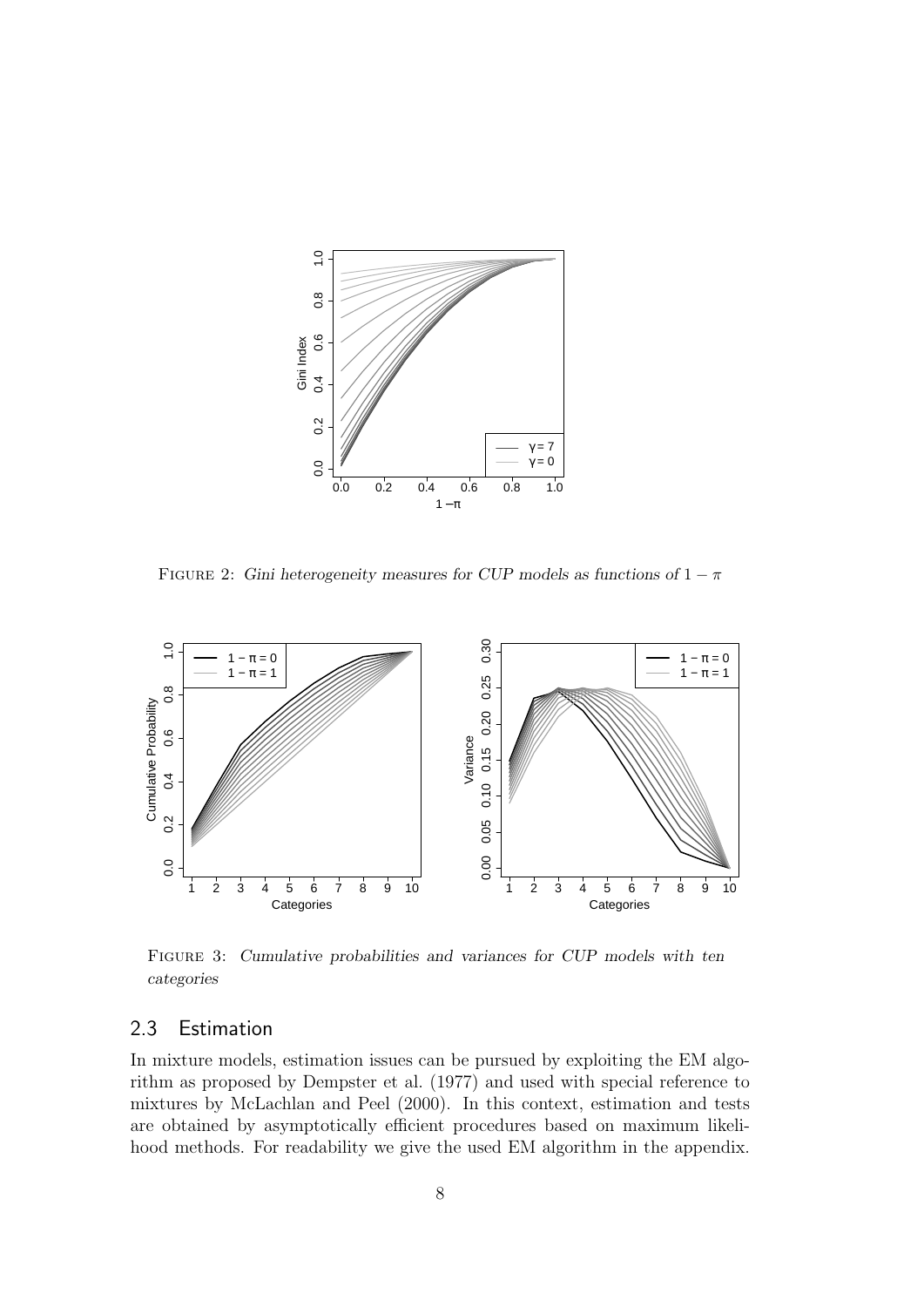Specific results for CUB models were given by Piccolo (2006).

### 3 Effect Strength in Mixture Models

If the response is affected by an additional random component that is modelled by a uniform distribution within the mixture framework, the effects of explanatory variables will differ from the effects found by the fitting of a traditional response model. For simplicity we consider in the following the binary logit model. In this case the cumulative and the sequential models are equivalent. Then the probability of response category 1, denoted by  $p(x) = P(Y = 1|x)$ , is given by

$$
p(\boldsymbol{x}) = \pi p_M(\boldsymbol{x}) + (1 - \pi)/2,
$$

where  $p_M(\bm{x}) = \exp(\gamma_0 + \bm{x}^T\bm{\gamma})/(1 + \exp(\gamma_0 + \bm{x}^T\bm{\gamma}))$  denotes the probability of the logit model. If  $\pi$  < 1, that is, in the presence of the uncertainty component, one obtains

$$
|p(\boldsymbol{x}) - 0.5| = |\pi p_M(\boldsymbol{x}) + (1 - \pi)/2 - 0.5| = \pi |p_M(\boldsymbol{x}) - 0.5| < |p_M(\boldsymbol{x}) - 0.5|.
$$
 (4)

That means the true probabilities  $p(x)$  are closer to 0.5 than the probabilities in the structured component  $p_M(x)$ . This shrinkage toward 0.5 means that the effect strength  $\gamma$  tends to be underestimated if the uncertainty component is ignored. More concrete, equation (4) shows that the distance between the probability  $p(x)$ of the data generating process and 0.5 is equal to  $\pi |p_M(\boldsymbol{x}) - 0.5|$ . Therefore, the distance reduces by the factor  $\pi$ . It is essential that the reduction is proportional to the distance between the probability and 0.5. That means that a value  $p_M(\boldsymbol{x}_1)$ that is farer away from 0.5 changes stronger than a value  $p_M(x_1)$  that is closer to 0.5. The consequence is that one observes a weaker effect strength in the mixture model than is present in the model M. In the simplest case one has a binary explanatory variable  $x \in \{0, 1\}$ . Then both models M and the mixture model are saturated and one can compute the parameter  $\beta$  for the model M and the corresponding parameter  $\beta$  that is found when using probabilities  $p(x)$ . Because  $|p(x)-0.5| = \pi |p_M(x)-0.5|$  the increase (or decrease) from  $p(0)$  to  $p(1)$ is always larger than the increase (or decrease) from  $p_M(0)$  to  $p_M(1)$ . Therefore, one obtains  $|\beta| < |\beta|$ . The case of binary explanatory variables is not interesting by itself, but the tendency to underestimate the effect strengths holds in the general case.

Before considering the effect in the general model with ordered categories it should be noted that the inclusion of an uncertainty component has one other effect. Since the probability  $p(x)$  of the data generating process is closer to 0.5 than the probability  $p_M(x)$  also the variance is larger than in the logit model M. Therefore, the inclusion of a uniform component is one way of modelling overdispersion.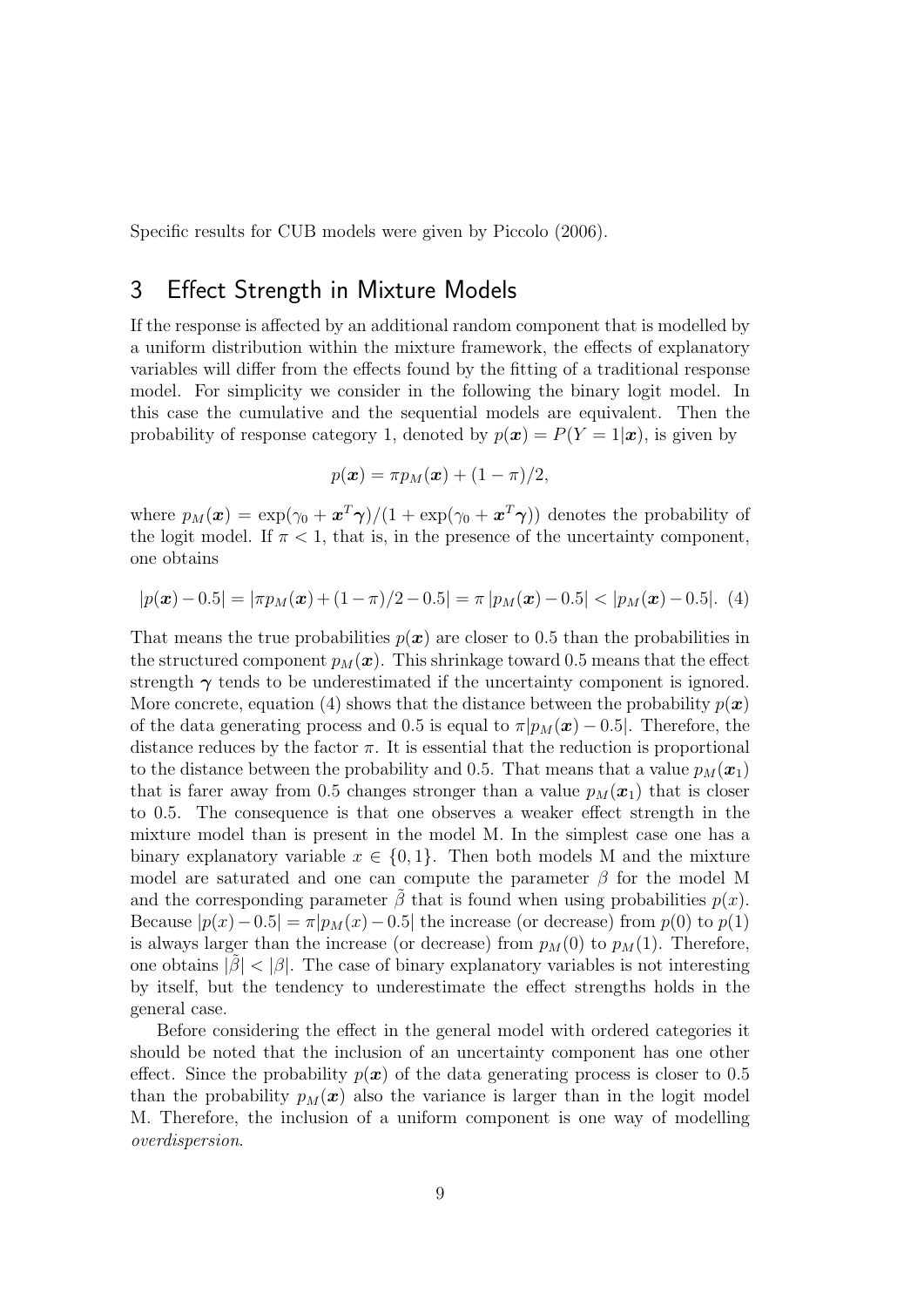For ordinal models with  $k > 2$  and a cumulative logit model one gets similar results for the cumulative probability  $p_r(\mathbf{x}) = P(Y \le r|\mathbf{x})$ , which is given by

$$
p_r(\boldsymbol{x}) = \pi p_{M,r}(\boldsymbol{x}) + (1 - \pi)r/k,
$$

where  $p_{M,r}(\bm{x}) = \exp(\gamma_{0r} + \bm{x}^T\bm{\gamma})/(1 + \exp(\gamma_{0r} + \bm{x}^T\bm{\gamma}))$  specifies a binary logit model. That means one obtains a shrinkage toward  $r/k$ . It is easily derived that now  $|p_r(x) - r/k| = \pi |p_{M,r}(x) - r/k|$  with the same consequence as in the binary model, namely that the effect strength  $\gamma$  tends to be underestimated if the mixture component is neglected. What differs from the binary model is that one does not necessarily model overdispersion. Of course, for k even and  $r = k/2$  one has the same effect as in the binary model considered previously: one has stronger variability than assumed in the model  $M$  and therefore models overdispersion. But this has not to hold for all values of  $r$ . For example, if  $k = 10$ , one obtains for  $r = 1$  shrinkage toward 0.1. If  $p_{M,r}(x)$  is larger than 0.1, then the shrinkage toward 0.1 means that the variance is smaller than in the model without a uniform mixture component. Therefore, in terms of the cumulative probabilities one might model underdispersion in the sense that the mixture model allows to model smaller variance than the pure model with  $\pi = 1$ .

Although estimation procedures will be considered later, we consider a small example to illustrate the shrinkage effect. Table 1 shows data that have been analysed previously by Mehta et al. (1984). For patients with acute rheumatoid arthritis a new agent was compared with an active control. Each patient was evaluated on a five-point assessment scale ranging from "much improved" to "much worse." Table 2 shows the corresponding estimates for the mixture model with a cumulative logit model as the structuring component  $CUP(c)$  and the simple cumulative logit model. It is seen that the effect strength is 0.291 for the cumulative model but 0.394 for the cumulative mixture model. Thus if the mixture component is omitted one obtains a weaker effect of treatment. The difference between effect strengths is rather large because the uniform distribution is included with the rather large probability 0.294.

Table 1: Clinical trial of a new agent and an active control (Mehta et al., 1984)

.

|                |                     | Global Assessment |              |       |               |
|----------------|---------------------|-------------------|--------------|-------|---------------|
| Drug           | Much<br>Improvement | Improvement       | No<br>Change | Worse | Much<br>Worse |
| New agent      | 24                  | 37                | 21           | 19    |               |
| Active control |                     | 51                | つつ           | 21    |               |

To further investigate the bias of the estimate if the mixture component is neglected we give the results of a small simulation study. Let the data be generated from a mixture model with the cumulative model in the mixture given by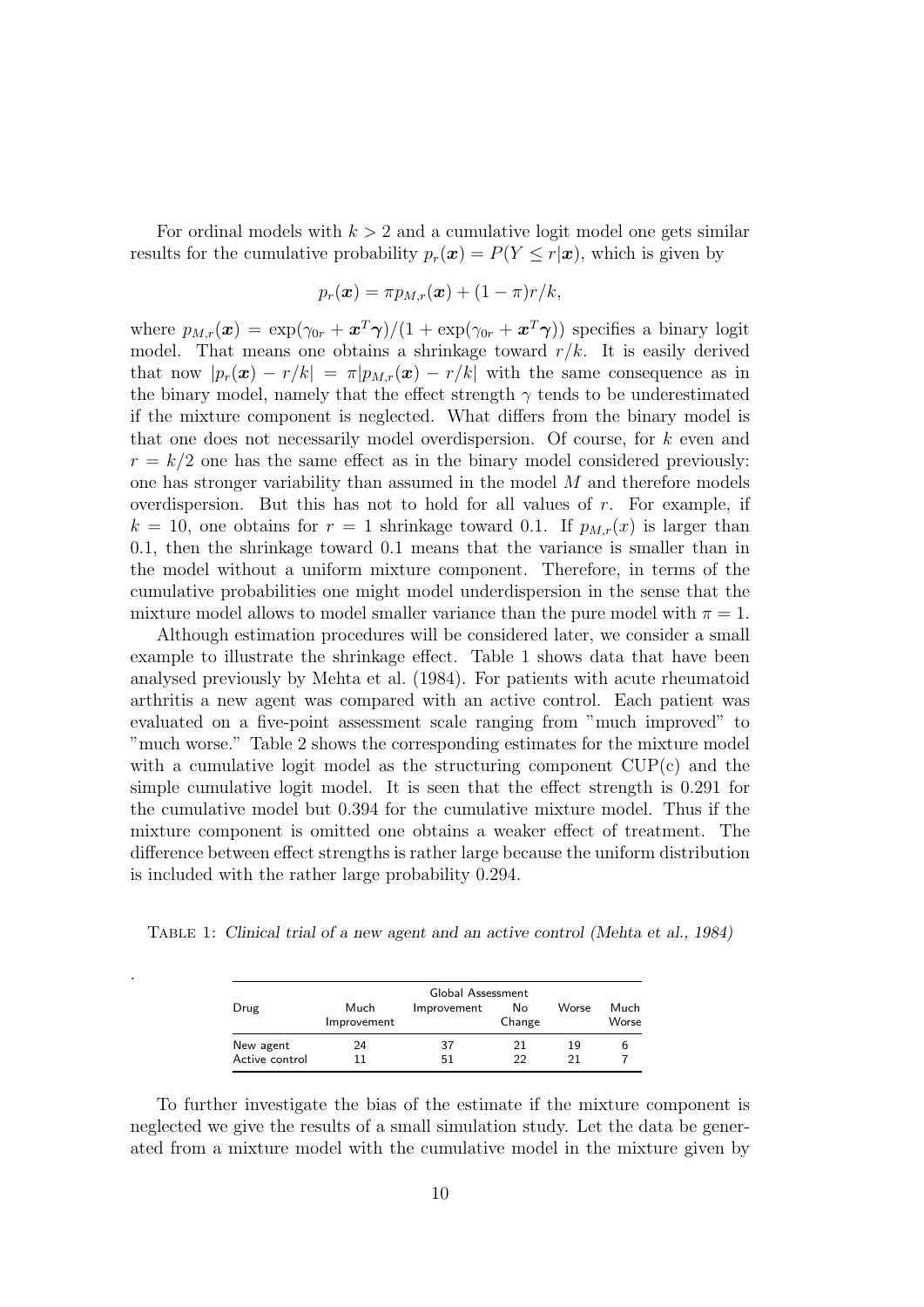Table 2: Model fits for arthritis data with explanatory variable drug; fitted models are mixture with a cumulative model  $(CUP(c))$  and a simple cumulative model without uncertainty

|               | CUP(c)   | Cumulative Model |
|---------------|----------|------------------|
| Intercept:1   | $-1.945$ | $-1.802$         |
| Intercept:2   | 0.371    | 0.115            |
| Intercept:3   | 1.385    | 1.008            |
| Intercept:4   | 7.668    | 2.631            |
| drug          | 0.394    | 0.291            |
| Prob(uniform) | በ 294    |                  |

the model fitted for the clinical trial data. We use the thresholds given in Table 2 with effect strength 0.5 and vary the probability  $1 - \pi$ , that is, the probability of uncertainty in the mixture. The left panel of Figure 4 shows the estimated parameters when a cumulative CUP model is fitted. The true parameter value is included as a horizontal line. It is seen that the estimates are almost unbiased. Of course, a small bias is not surprising for an ML estimate with finite sample size. Overall the estimation works well with increasing variability if the uncertainty component gets stronger. The results change dramatically if one fits a cumulative model and therefore ignores the uncertainty component (right panel of Figure 4). It is seen that the true parameter is strongly underestimated with the bias getting stronger with increasing importance of the uncertainty component.



FIGURE 4: Simulation with the data generating model being a cumulative mixture model; left panel shows the parameter estimates when a cumulative mixture model is fitted, right panel shows the estimates if a simple cumulative model is fitted.

The main point of the illustrations is that when the data generating model is a mixture model of the form considered here one tends to underestimate the effects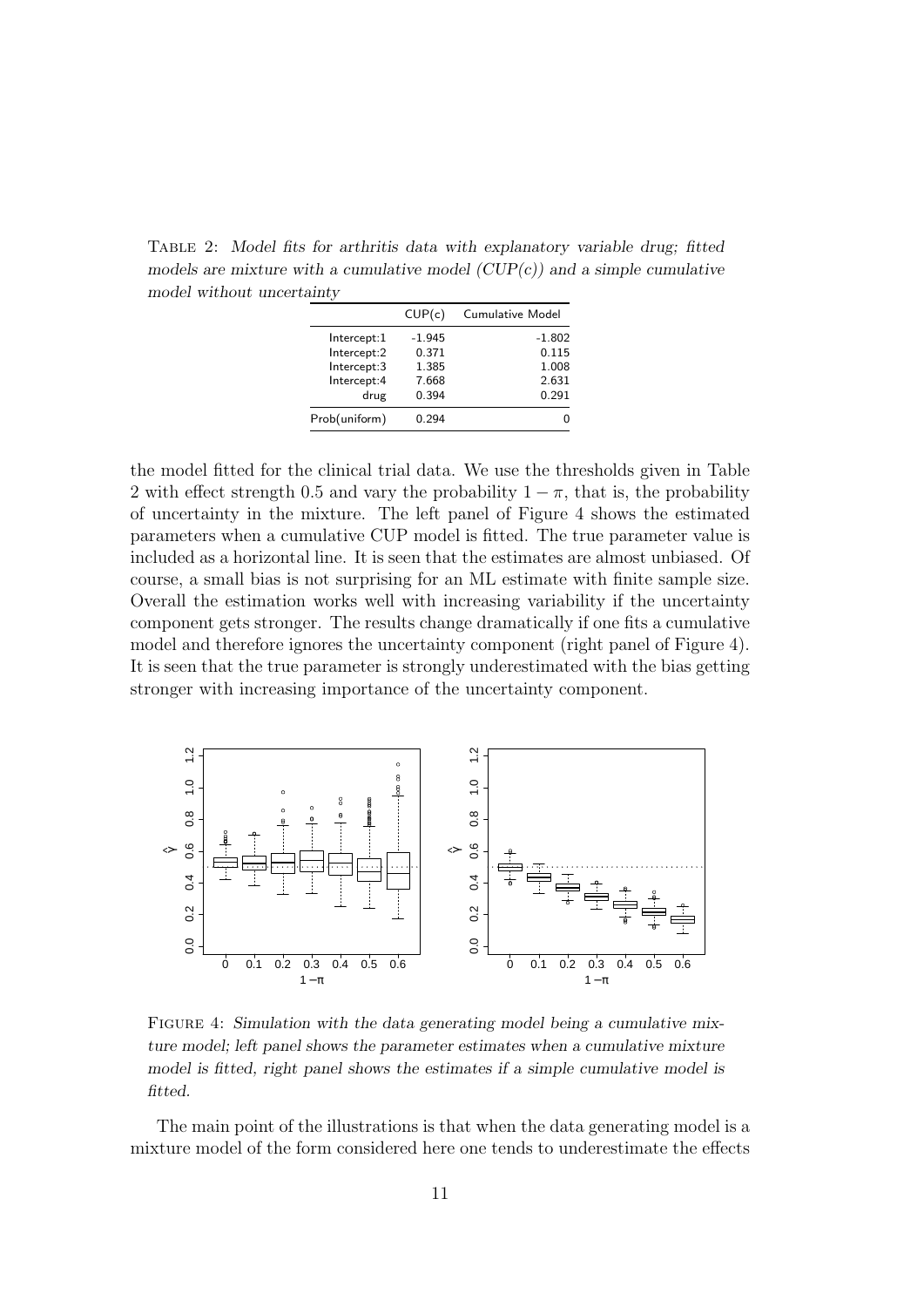of explanatory variables. The effect is similar to what is found in binary (and ordinal) random intercept models. Let repeated measurements on individual  $i$  be given by  $y_{i1}, \ldots, y_{im}, y_{it} \in \{0, 1\}$  with covariates  $\boldsymbol{x}_i$ . Then the random intercept model assumes  $P(y_{it} = 1 | \boldsymbol{x}_i, b_i) = h(b_i + \boldsymbol{x}_i^T \boldsymbol{\gamma})$ , where  $h(.)$  is a response function and  $b_i$  is a subject-specific random effect, typically assumed to be normally distributed,  $b_i \sim N(0, \sigma_b^2)$ . The parameter  $\gamma$  contains the *conditional* effect of the explanatory variable *given the random effect*  $b_i$ . If one considers the *marginal* model  $P(y_{it} = 1 | \boldsymbol{x}_{it}) = \int P(y_{it} = 1 | \boldsymbol{x}_{it}, b_i) p(b_i) db_i$ , effects tend to be weaker, see, for example, Caffo et al. (2007). Because the models are non-linear the omission of the random effects yields estimates of parameters that are closer to zero than the actual parameters. Marginal effects are attenuated as compared to the conditional effects.

Interpretation of the parameters in the mixture model is not so straightforward but effects can be interpreted in a similar way as conditional effects in random effects models. Let us consider the proportional odds model for the structured response in the mixture model. Let C denote the latent class;  $C = 1$ denotes that the choice made by the individual is deliberate and determined by the proportional odds model M;  $C = 0$  means that the choice is made in random mode, determined by the uniform distribution. The mixture is determined by the weights  $\pi$ ,  $1 - \pi$ . Then the parameters of the proportional odds model determine the response given  $C = 1$ , that is,  $P(Y \le r | \mathbf{x}, C = 1) = p_M(\mathbf{x}) =$  $\exp(\gamma_{0r} + \bm{x}^T\bm{\gamma})/(1 + \exp(\gamma_{0r} + \bm{x}^T\bm{\gamma}))$ . If one compares two individuals that differ in the variable x by one unit one obtains for the cumulative odds given  $C = 1$ 

$$
\frac{P(Y \le r | x + 1, C = 1) / P(Y > 0 | x + 1, C = 1)}{P(Y \le r | x, C = 1) / P(Y > 0 | x, C = 1)} = \exp(\gamma).
$$

Thus the parameter contains the effect of explanatory variable  $x$  given both individuals make a deliberate choice, that is,  $C = 1$ . In that sense the effect is conditional on the action mode  $C = 1$ . Given this action mode the interpretation is the same as in the common proportional odds models. Ignoring the uncertainty component yields attenuated effects.

## 4 An Illustrative Example

To illustrate the effects in a cumulative CUP we consider data from the Survey on Household Income and Wealth (SHIW) by the Bank of Italy, for earlier use of the data see (Gambacorta and Iannario, 2013). In the analysis presented in Table 3 the response is the happiness index indicating the overall life well-being measured on a Likert Scale from 1 (very unhappy) to 10 (very happy). As covariates the following factors were chosen: the marital status, the place of living, the general degree of confidence in other people (1 to 10), the atmosphere the interview took place in (1 (low) to 10 (high)), the citizenship and the age. The respondents were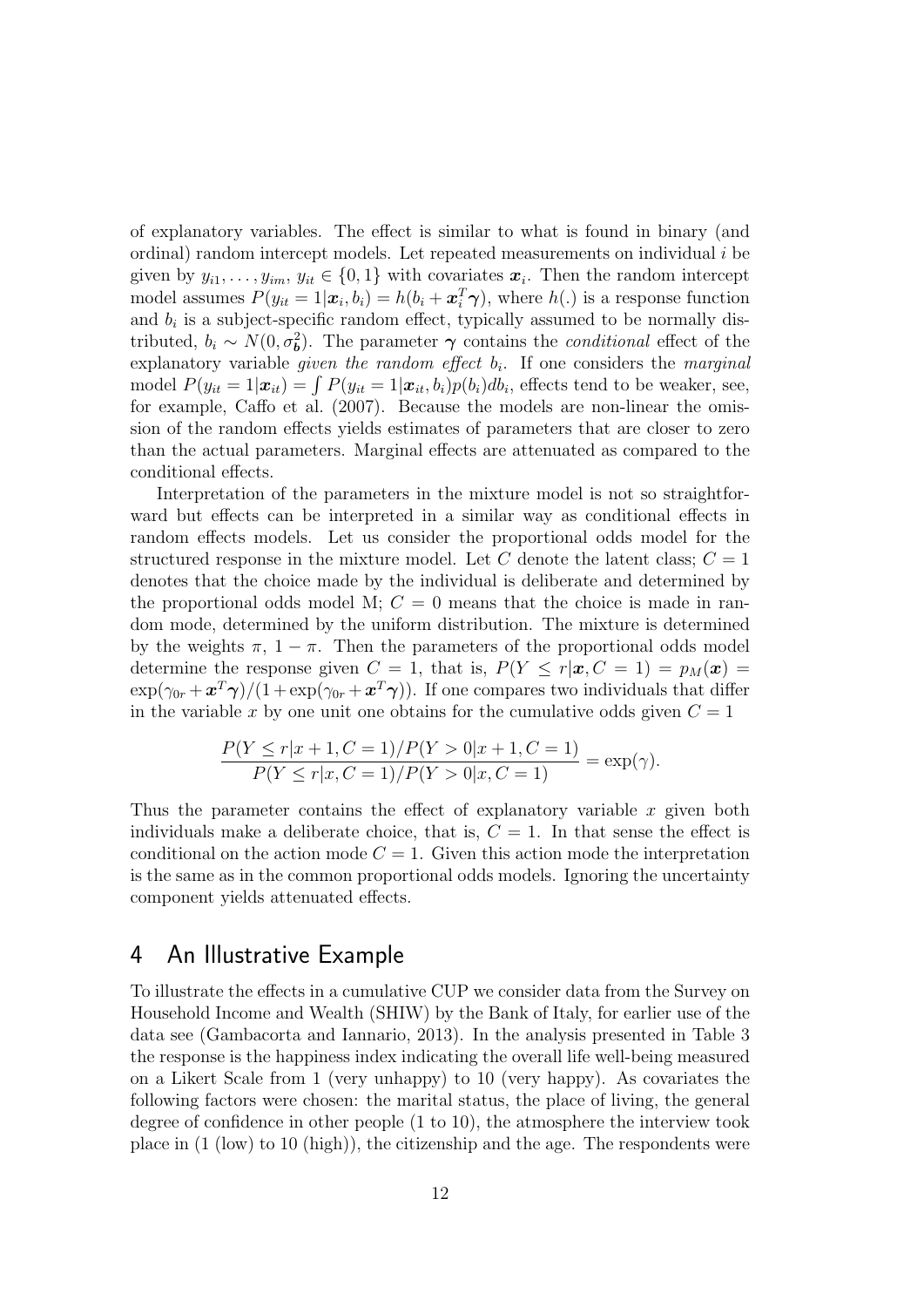also asked about their assessment if the household income is sufficient to see the family through to the end of the month rated from 1 (with great difficulty) to 5 (very easily). The analysis is based on a subset with 3816 respondents of the SHIW of 2010. We fitted a cumulative CUP model with explanatory variables in the cumulative part as well as in the logistic model that determines the mixture probability. In addition we fitted a simple cumulative model without a mixture component and the CUB model. The standard errors of the coefficients are obtained by 500 non-parametric bootstrap samples (Efron and Tibshirani, 1994). The results are given in Table 3.

| Covariates                | CUP(c)   |       |          | <b>CUB</b><br>Cumulative |          |       |
|---------------------------|----------|-------|----------|--------------------------|----------|-------|
|                           | est.     | BS.se | est.     | se                       | est.     | BS.se |
| Constant $(\beta_0)$      | 0.375    | 0.146 |          |                          | 0.419    | 0.460 |
| Marital status: Single    | 0.579    | 0.182 |          |                          | 0.604    | 0.214 |
| Marital status: Separated | 0.866    | 0.192 |          |                          | 1.224    | 0.256 |
| Marital status: Widow     | 0.954    | 0.177 |          |                          | 1.261    | 0.212 |
| Living: Centre of Italy   | 0.809    | 0.171 |          |                          | 1.039    | 0.177 |
| Living: South of Italy    | 0.425    | 0.132 |          |                          | 0.487    | 0.156 |
| Confidence in people      | 0.092    | 0.024 |          |                          | 0.097    | 0.025 |
| Interview atmosphere      | $-0.162$ | 0.028 |          |                          | $-0.185$ | 0.054 |
| Marital status: Single    | 1.208    | 0.173 | 0.356    | 0.089                    | 0.460    | 0.066 |
| Marital status: Separated | 1.340    | 0.178 | 0.276    | 0.108                    | 0.509    | 0.066 |
| Marital status: Widow     | 1.442    | 0.168 | 0.327    | 0.085                    | 0.567    | 0.057 |
| Living: Centre of Italy   | $-0.585$ | 0.140 | $-0.762$ | 0.075                    | $-0.240$ | 0.050 |
| Living: South of Italy    | 0.347    | 0.127 | $-0.087$ | 0.068                    | 0.124    | 0.047 |
| Confidence in people      | $-0.107$ | 0.044 | $-0.080$ | 0.012                    | $-0.041$ | 0.012 |
| Income sufficient         | $-0.301$ | 0.050 | $-0.094$ | 0.024                    | $-0.110$ | 0.017 |
| Interview atmosphere      | $-0.277$ | 0.044 | $-0.092$ | 0.020                    | $-0.094$ | 0.014 |
| Citizenship: Foreign      | 0.845    | 0.368 | 0.243    | 0.153                    | 0.342    | 0.123 |
| Age (centered)            | 0.019    | 0.005 | 0.004    | 0.002                    | 0.006    | 0.002 |
| Probability (uniform)     | 0.464    |       | 0        |                          | 0.458    |       |

Table 3: Parameter estimates and standard errors based on bootstrap for the SHIW study.

It is seen that the uncertainty component is very strong with  $1 - \bar{\pi} = 0.458$ for the CUB model and  $1 - \bar{\pi} = 0.464$  for the cumulative mixture model, where  $\bar{\pi} = 1/n \sum_{i=1}^n 1/(1 + e^{-z_i^T \beta})$  is the mean value over all the probabilities of the observations. In the following tables  $1 - \bar{\pi}$  is always denoted by Prob(uniform). As in the previous example it is seen that the estimated effects in the cumulative model part of the mixture model are much stronger than the effects found in the simple cumulative model. We only included effects that have been found to be influential in previous studies (Gambacorta and Iannario (2013)) and do not give the threshold parameters.

A tool that has also been used for CUB models is the visualization of effects of explanatory variables that are included in the preference part of the model and also determine the uncertainty. However, alternative specifications are needed to link the effects on the preference part with the effects on uncertainty. Therefore, a specific form of the cumulative logistic model that determines the preference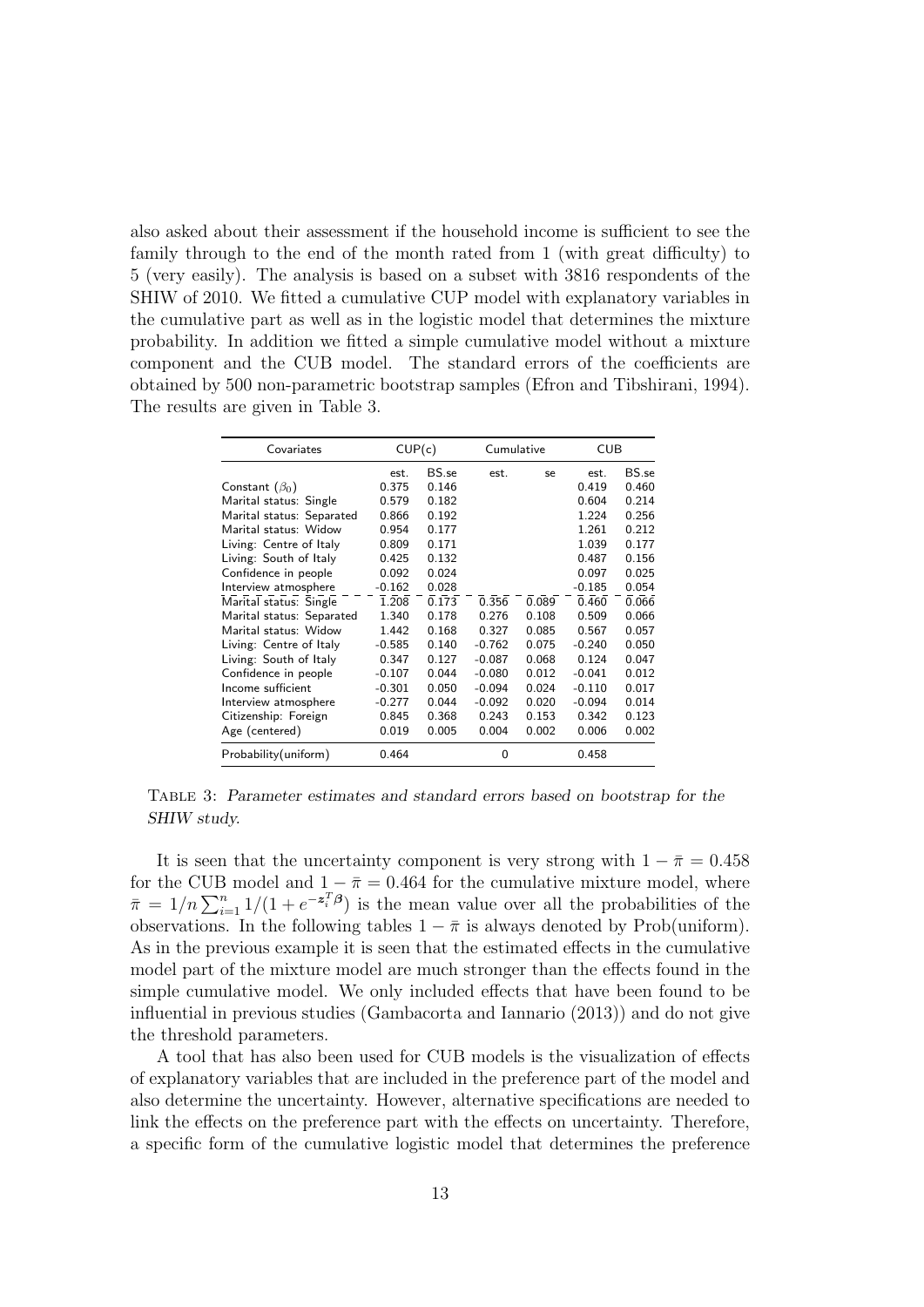component of the mixture has to be used. A form of the model that allows for easy interpretation of the effects on the response is

$$
\frac{P(Y \leq r|\boldsymbol{x})}{P(Y > r|\boldsymbol{x})} = \exp(\gamma_{0r}) \exp(\boldsymbol{x}^T\boldsymbol{\gamma}) = e^{\gamma_{0r}}(e^{\gamma_1})^{x_1} \dots (e^{\gamma_p})^{x_p}, \quad r = 1, \dots, k-1.
$$

That means that the odds of preferring categories  $\{1, \ldots, r\}$  over categories  $\{r +$ 1, ..., k} are modified by the factor  $e^{\gamma_j}$  if the *j*th variable is increase by one unit. It is important that the factor is the same for all categories and therefore characterizes the effect of the covariates in a unique way. This is essentially the proportional odds assumption that gives the model its name, see McCullagh (1980) for an extensive discussion of the proportional odds property. Since  $e^{\gamma_j}$ contains the effect of the preference part it can be used to visualize the effect together with the uncertainty, which is contained in the model  $\text{logit}(\pi) = \boldsymbol{z}^T \boldsymbol{\beta}$ . In Figure 5 the factor  $e^{\gamma_j}$  is plotted against the strength of the uncertainty  $1-\pi_j$  for the explanatory variables marital status and area of living. To obtain a scale for the uncertainty the other variables are set to fixed values, in particular, confidence and atmosphere are set to category 1, income to 3 and all other variables to zero. Since in the cumulative model large values of  $\exp(x^T \gamma)$  indicate preference for low response categories, large values indicate unhappiness. It is seen from Figure 5 that the marital status "widow" corresponds to high values of unhappiness and high certainty (small  $1 - \pi_i$ ). In contrast, the status "married" indicates happiness but a large amount of uncertainty in the response. From the plot for the variable area it is seen that the people living in the north have large uncertainty and medium happiness whereas people from the south tend to categories that indicate unhappiness with a middle level of uncertainty.



FIGURE 5: Effects of the categorical covariates marital status (left) and area of living (right) in the structure and uncertainty component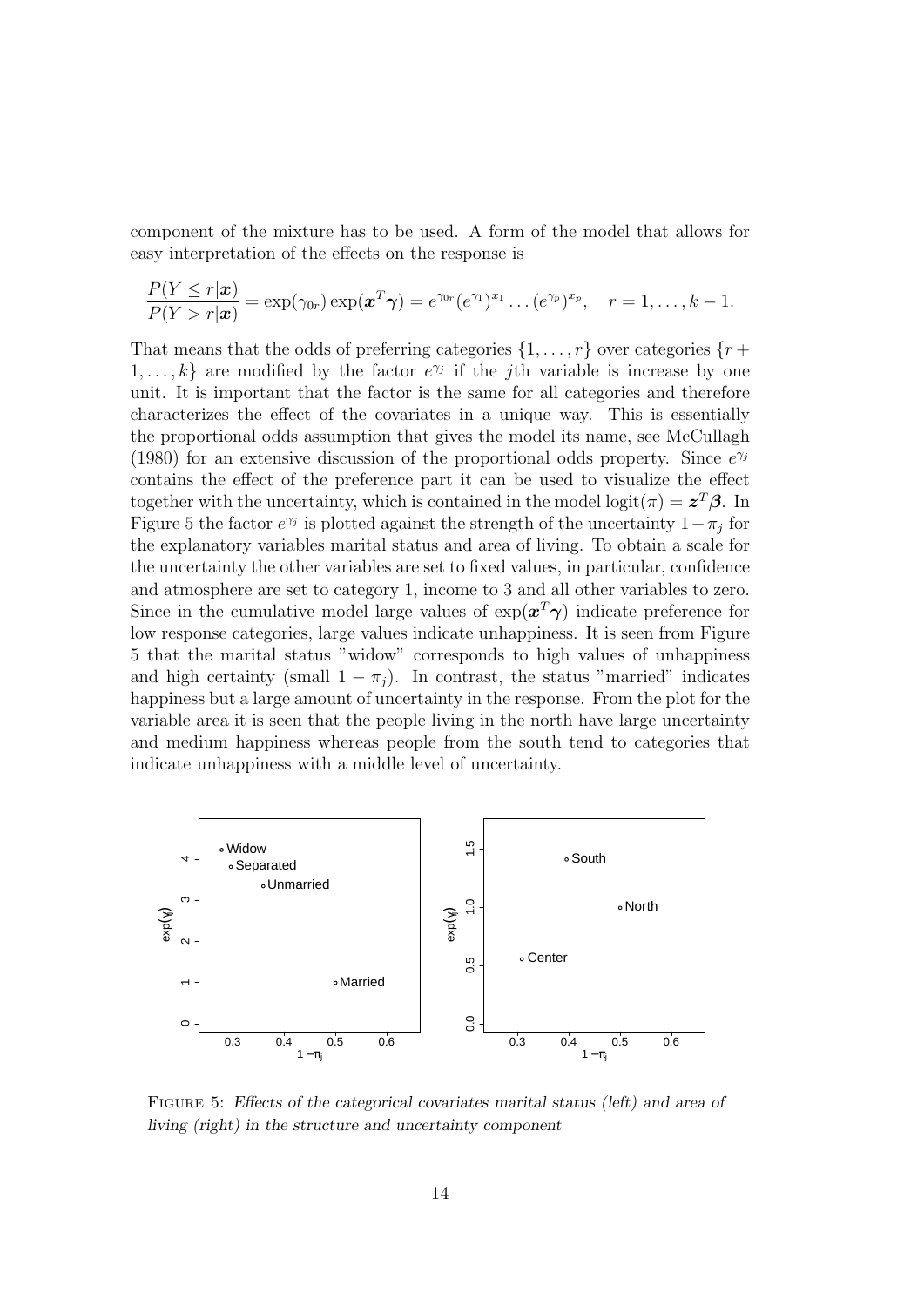### 5 Comparison of Models

In this section we consider the usefulness of including the uncertainty component in the traditional cumulative models and also compare CUP and CUB proposals by use of real data sets. First we briefly discuss criteria for the comparison of models.

### 5.1 Criteria

Comparison of models is not straightforward since in general the models are not nested. But even for nested models, for example, when comparing a cumulative mixture model and a pure cumulative model, one can not simply use likelihood ratio tests because one is at the boundary of the parameter space. So one cannot expect the likelihood ratio tests to have the usual  $\chi^2_{(1)}$ -distribution, compare Böhning et al. (1994).

Alternative are information criteria as the AIC and BIC given by

$$
AIC = -2l(\hat{\theta}) + 2m; \qquad BIC = -2l(\hat{\theta}) + m\log(n),
$$

where  $m$  is the number of model parameters,  $n$  is the number of observations and  $l(\theta)$  is the log-likelihood function computed at the maximum of the estimated parameter vector  $\theta$ . Information criteria are in common use in mixture models although no strong foundation seems available. Leroux (1992) gave some justification for the use of information criteria but it refers to very special cases only. Therefore alternative ways to compare models seem warranted.

A more data driven strategy is the evaluation of the predictive performance. In particular we will consider the deviance as a measure of the discrepancy between data and fit. For the multinomially distributed response one can distinguish two cases. One can group all observations for a fixed value of the explanatory variables obtaining the distribution  $r_i^T = (r_{i1}, \ldots, r_{ik}) \sim M(n_i, p_i), i = 1, \ldots, N$ , where N is the number of distinct values of the explanatory variables,  $n_i$  is the number of observations for the  $i$ -th value of the explanatory variables. The true underlying probabilities are  $p_i^T = (p_{i1}, \ldots, p_{ik})$  and the corresponding estimates without assuming a model are the relative frequencies  $(f_{i1}, \ldots, f_{ik})$ . Then the deviance for the multinomial distribution has the general form

$$
D = 2\sum_{i=1}^{N} n_i \sum_{r=1}^{k} f_{ir} \log\left(\frac{f_{ir}}{\hat{p}_{ir}}\right).
$$

In this grouped form it uses that  $n_i$  observations are available for a fixed value of the explanatory variable and for GLMs asymptotic distributions are available for  $(n_i/N \to \lambda_i \in (0,1))$  (Fahrmeir and Tutz (2001)). If one does not group data, but works with single observations one uses  $\boldsymbol{r}_i^T \sim M(1, \boldsymbol{p}_i)$ ,  $i = 1, \ldots, n$  and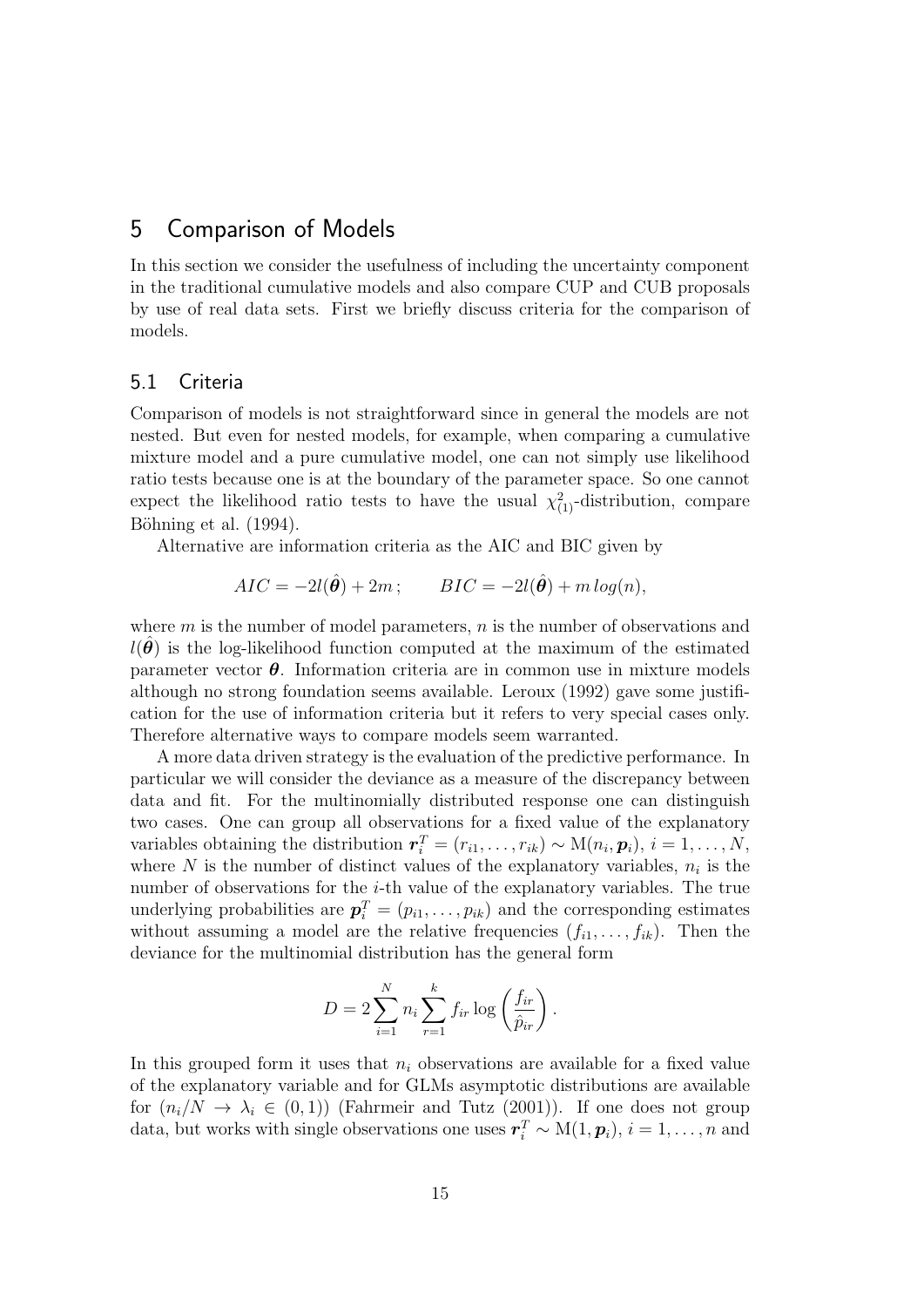obtains the form

$$
D = 2\sum_{i=1}^{n} \sum_{l=1}^{k} r_{il} \log\left(\frac{r_{il}}{\hat{p}_{il}}\right) = -2\sum_{i=1}^{n} \log(\hat{p}_{iR_i}),
$$

where  $R_i$  denotes the observation in the categories, that is,  $R_i \in \{1, \ldots, k\}$ .

In both forms, grouped or un-grouped, the deviance measures the discrepancy between data and fit. It can be as a predictive measure. Let the data be split into a learning set and a validation set. The model is fitted on the learning set and then one computes the deviance for all the observations in the validation set  $(R_i^{(V)}$  $\bm{x}_i^{(V)}, \bm{x}_i^{(V)}$  $i^{(V)}$ ,  $i = 1, ..., n_V$ . In the un-grouped form one obtains for the averaged deviance

$$
D/n_V = -2\sum_{i=1}^{n_V} \log(\hat{p}_{iR_i^{(V)}})/n_v,
$$

where  $\hat{p}_{il}$  is the estimated probability of category l at value  $\boldsymbol{x}_i^{(V)}$  $i^{(V)}$ . It is also known as the logarithmic score. A criticism of scores like the logarithmic score is that the predictive distribution  $\hat{p}$  is only evaluated at the value of the observation. Therefore, it takes not the whole predictive distribution into account. In the case of an ordinal response measures that make use of the whole predictive distribution can be derived from the continuous ranked probability score approach discussed by Gneiting and Raftery (2007). For categorical responses one obtains the averaged value

$$
L_{RPS}/n_V = \sum_{i=1}^{n_V} \sum_r (\hat{p}_i(r) - I(R_i \le r))^2 / n_v, \tag{5}
$$

where  $\hat{p}_i(r) = \hat{p}_{i1} + \cdots + \hat{p}_{ir}$  is the estimated cumulative probability at value  $\boldsymbol{x}_i^{(V)}$ i and  $I(.)$  is the indicator function. It is a sum over quadratic (or Brier) scores for binary data and takes the closeness between the whole estimated distribution and the observed value into account. For a discussion of measures for the closeness of data and fit see also, with the focus on categorical data, Tutz (2012), Chapter 15.

#### 5.2 Empirical Studies

The models that are used in the applications are

- the cumulative model (without uncertainty),
- CUP(c): the cumulative model with uncertainty component,
- the adjacent categories model model (without uncertainty),
- CUP(a): the adjacent categories with uncertainty component,
- CUB: the binomial with uncertainty component.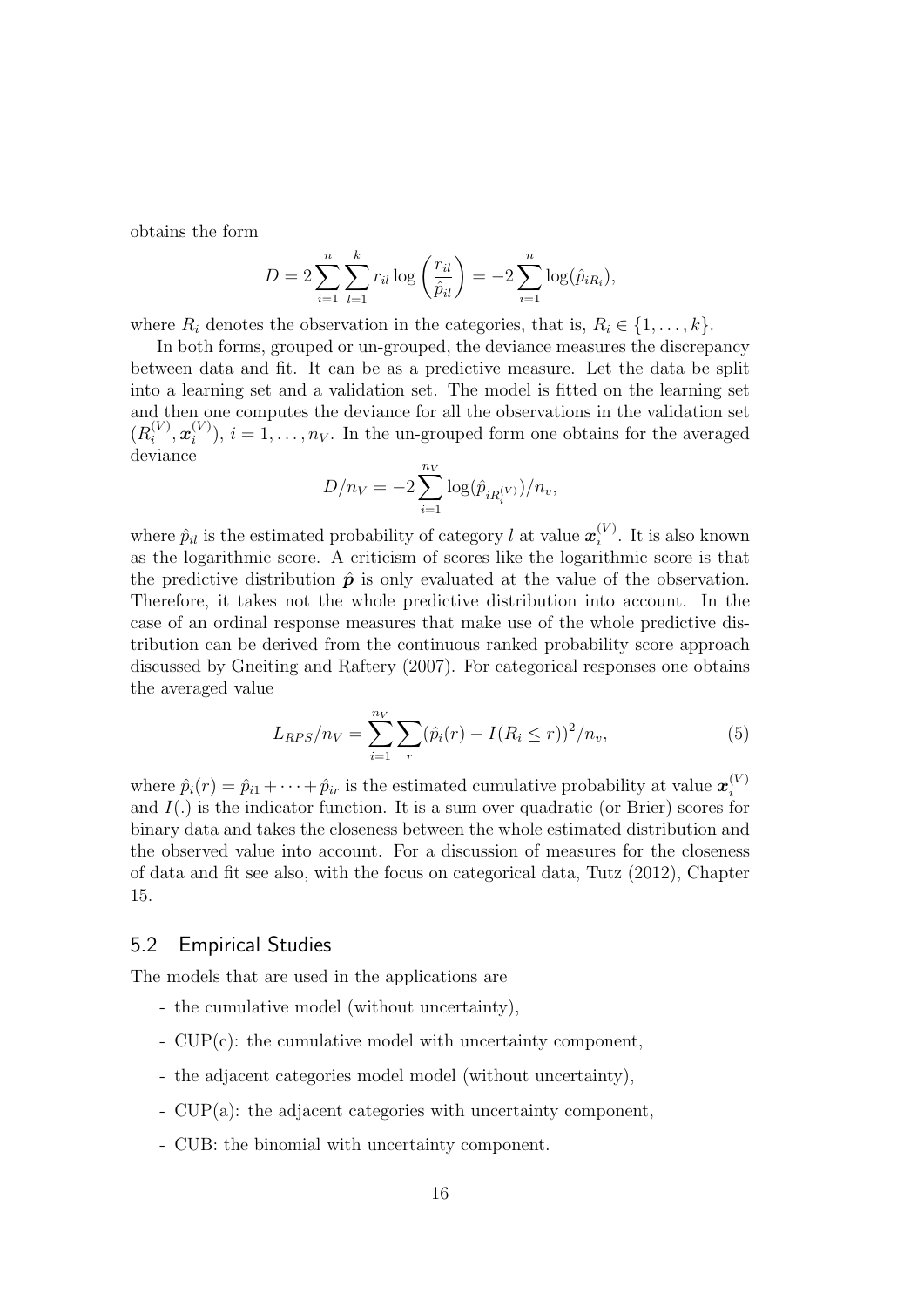#### Income and Wealth

For the Survey on Household Income and Wealth (SHIW) considered in the previous section the performance measures for selected models are given given in Table 4. It is seen that the cumulative mixture model performs best in terms of AIC, BIC, deviance and logScore. The ranked score is the same for  $CUP(c)$  and CUP(a). The relevance of the mixture component is underlined by the strong reduction of AIC; the value of the AIC for the mixture model (16218) is much smaller than the AIC for the simple cumulative model (16472). The same reduction is found when an uncertainty component is included in the adjacent categories model. For the ranked score the performance of all models is very similar. Therefore, in this application the cumulative mixture model with a substantial amount of uncertainty is to be preferred.

| Covariates            | CUP(c) | Cumulative | CUP(a) | Adjacent | CUB   |
|-----------------------|--------|------------|--------|----------|-------|
| Probability (uniform) | 0.464  | 0          | 0.491  | 0        | 0.458 |
| Deviance              | 16164  | 16434      | 16185  | 16497    | 16311 |
| AIC.                  | 16218  | 16472      | 16239  | 16535    | 16349 |
| <b>BIC</b>            | 16387  | 16591      | 16408  | 16654    | 16467 |
| logScore              | 4.250  | 4.307      | 4.256  | 4.323    | 4.284 |
| RankedScore           | 1.306  | 1.310      | 1.306  | 1.311    | 1.307 |

Table 4: Results for the SHIW study

#### PLUS Study

In the Participation, Labour and Unemployment Survey (PLUS) carried out by ISFOL (Institute for training of workers, Ministry of Labour and Welfare, Italy), the participants were asked to rate their probability to reach the age of 75. They chose a value between 0 for a impossible event and 100 for a certain event. Because of rounding effects ordered categories instead of the observed continuous values are to be preferred as suggested by Iannario and Piccolo (2010): see Table 5. The data consists of 20,184 individuals from the survey wave of 2006 and includes several more covariates such as gender (1: female, 0: male), age, marital status (widowed, divorced, married/single) and employment status (1: worker, 0: noworker). Table 6 shows the results with all of the explanatory variables. In this application the uncertainty component is rather weak  $(1 - \bar{\pi} = 0.100$  for the cumulative mixture model, 0.099 for the adjacent categories mixture model and 0.137 for the CUB). Nevertheless the inclusion of the uncertainty component reduces the AIC and the BIC distinctly. It is seen that the cumulative and the adjacent categories mixture models perform better than the models without uncertainty and the CUB with regard to all performance measures.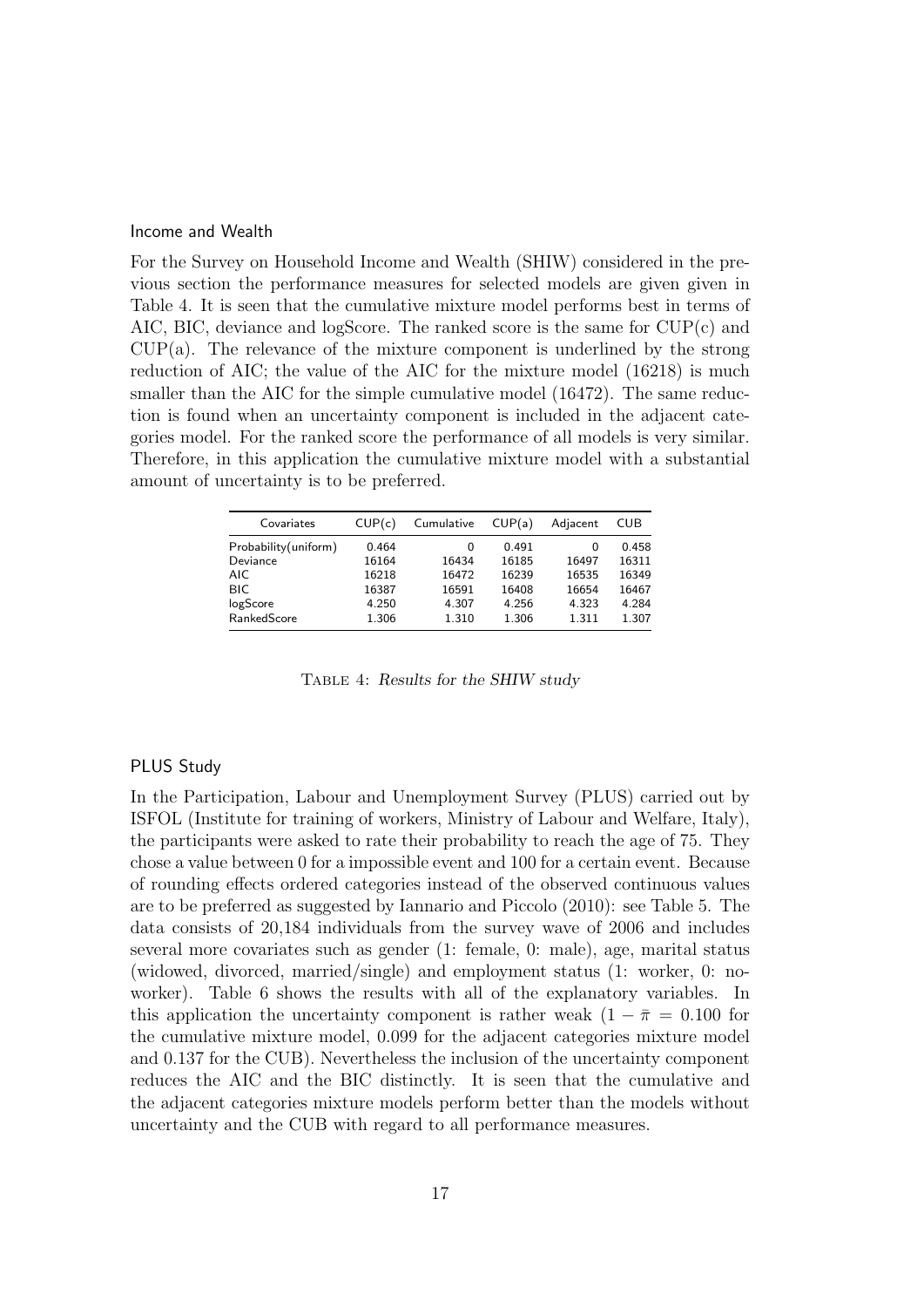| Category | Expressed probability       | Interpretation of the perception |
|----------|-----------------------------|----------------------------------|
| 1        | $0.00 \leq Pr(S) \leq 0.05$ | Impossible/Almost Impossible     |
| 2        | $0.05 < Pr(S) \leq 0.25$    | $\sim$                           |
| 3        | 0.25 < Pr(S) < 0.45         | Moderately Low                   |
| 4        | 0.45 < Pr(S) < 0.55         | About Fifty/Fifty                |
| 5        | 0.55 < Pr(S) < 0.75         | Moderately High                  |
| 6        | $0.75 < Pr(S) \leq 0.95$    | High                             |
| 7        | 0.95 < Pr(S) < 1.00         | Sure/Almost Sure                 |

TABLE 5: Qualitative assessment of subjective survival probabilities  $Pr(S)$ 

| Covariates             |          | CUP(c) |          | Cumulative |          | CUP(a) |          | Adjacent |          | <b>CUB</b> |  |
|------------------------|----------|--------|----------|------------|----------|--------|----------|----------|----------|------------|--|
|                        | est.     | BS.se  | est.     | se         | est.     | BS.se  | est.     | se       | est.     | BS.se      |  |
| Intercept( $\beta_0$ ) | 1.811    | 0.085  |          |            | 1.823    | 0.082  |          |          | 1.511    | 0.078      |  |
| Female                 | 0.046    | 0.083  |          |            | 0.092    | 0.085  |          |          | 0.032    | 0.080      |  |
| Age                    | $-1.064$ | 0.144  |          |            | $-1.044$ | 0.132  |          |          | $-1.310$ | 0.125      |  |
| Age <sup>2</sup>       | 2.713    | 0.344  |          |            | 2.550    | 0.334  |          |          | 2.534    | 0.350      |  |
| Female                 | 0.128    | 0.030  | 0.105    | 0.027      | 0.082    | 0.016  | 0.038    | 0.011    | 0.104    | 0.024      |  |
| Divorced               | 0.308    | 0.103  | 0.276    | 0.079      | 0.159    | 0.052  | 0.100    | 0.032    | 0.246    | 0.076      |  |
| Widowed                | 0.360    | 0.139  | 0.412    | 0.114      | 0.192    | 0.073  | 0.179    | 0.044    | 0.290    | 0.108      |  |
| Work                   | $-0.074$ | 0.032  | $-0.049$ | 0.028      | $-0.031$ | 0.018  | $-0.013$ | 0.012    | $-0.047$ | 0.025      |  |
| Age                    | $-0.242$ | 0.037  | $-0.085$ | 0.033      | $-0.098$ | 0.021  | 0.026    | 0.015    | $-0.226$ | 0.033      |  |
| Age <sup>2</sup>       | $-0.716$ | 0.099  | $-0.925$ | 0.092      | $-0.426$ | 0.056  | $-0.458$ | 0.040    | $-0.559$ | 0.085      |  |
| Prob(uniform)          | 0.100    |        | 0        |            | 0.099    |        | 0        |          | 0.137    |            |  |
| Deviance               | 59601    |        | 59729    |            | 59612    |        | 59716    |          | 60381    |            |  |
| AIC                    | 59633    |        | 59753    |            | 59644    |        | 59740    |          | 60403    |            |  |
| BIC                    | 59759    |        | 59847    |            | 59771    |        | 59835    |          | 60490    |            |  |
| logScore               | 2.9545   |        | 2.9592   |            | 2.9551   |        | 2.9585   |          | 2.9927   |            |  |
| RankedScore            | 0.6726   |        | 0.6734   |            | 0.6727   |        | 0.6733   |          | 0.6757   |            |  |

Table 6: Results for the PLUS study

#### Allbus

In the German General Social Survey ALLBUS data on behavior, attitudes and social structure in Germany are collected. 3480 persons answered the questionnaire in 2012. In the present study the respondents rated their trust in the health care system on a scale from 1 (not at all) to 7 (very much). In addition they give their assessment of the own state of health from 1 (very good) to 5 (poor) and their overall life satisfaction from 0 (very unhappy) to 10 (very happy). Other covariates are the responders age, net income (in 1000 Euros) and citizenship. The variable region specify if the interview took place in the former east part of Germany.

Table 7 shows the results for CUB and the CUP model using a cumulative model or an adjacent category model for the preference structure. It is again found that the inclusion of uncertainty reduces AIC and BIC strongly. Among the models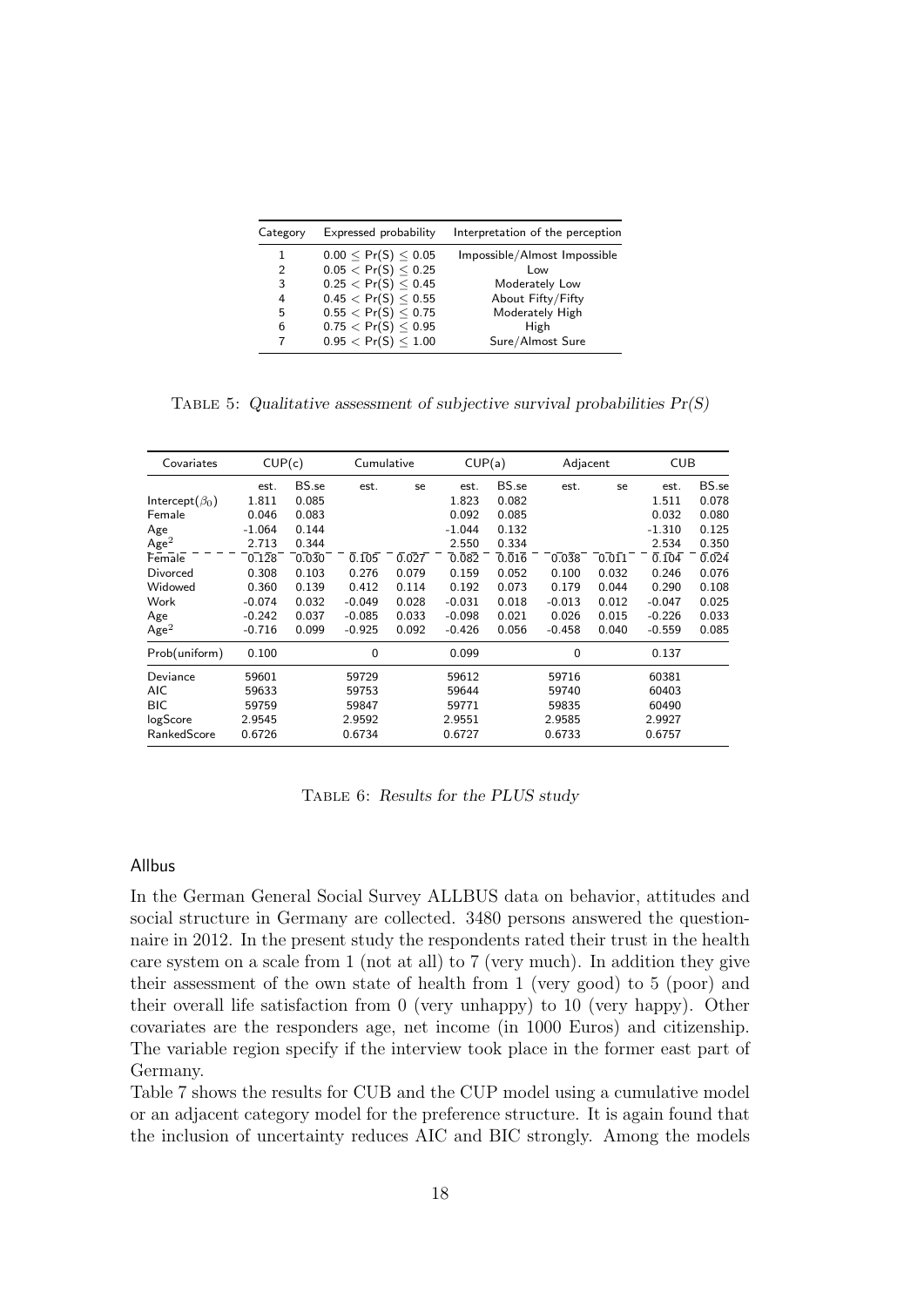with an uncertainty component there is not much difference in terms of AIC and BIC, BIC even favors the CUB. While the logscore profits from the inclusion of uncertainty the ranked score is very similar for all models.

| Covariates             | CUP(c)   |       | Cumulative |       | CUP(a)   |       | Adjacent |       | <b>CUB</b> |       |
|------------------------|----------|-------|------------|-------|----------|-------|----------|-------|------------|-------|
|                        | est.     | BS.se | est.       | se    | est.     | BS.se | est.     | se    | est.       | BS.se |
| Intercept( $\beta_0$ ) | 4.976    | 0.895 |            |       | 3.461    | 0.615 |          |       | 3.663      | 0.461 |
| Poor Health            | $-1.051$ | 0.222 |            |       | $-0.701$ | 0.168 |          |       | $-0.749$   | 0.144 |
| German                 | 1.116    | 0.236 | 0.850      | 0.162 | 0.598    | 0.135 | 0.321    | 0.072 | 0.542      | 0.111 |
| Income                 | 0.058    | 0.047 | 0.005      | 0.020 | 0.030    | 0.024 | 0.015    | 0.008 | 0.031      | 0.016 |
| Age (centred)          | $-0.007$ | 0.047 | 0.005      | 0.002 | $-0.004$ | 0.001 | $-0.002$ | 0.001 | $-0.004$   | 0.001 |
| Region: East           | $-0.372$ | 0.093 | $-0.318$   | 0.071 | $-0.208$ | 0.050 | $-0.125$ | 0.029 | $-0.190$   | 0.042 |
| Life Satisfaction      | $-0.193$ | 0.034 | $-0.168$   | 0.019 | $-0.104$ | 0.021 | $-0.061$ | 0.008 | $-0.092$   | 0.015 |
| Prob(uniform)          | 0.122    |       | 0          |       | 0.172    |       | 0        |       | 0.164      |       |
| Deviance               | 9925     |       | 9976       |       | 9928     |       | 9990     |       | 9942       |       |
| <b>AIC</b>             | 9951     |       | 9998       |       | 9954     |       | 10012    |       | 9958       |       |
| <b>BIC</b>             | 10029    |       | 10064      |       | 10032    |       | 10078    |       | 10005      |       |
| logScore               | 3.380    |       | 3.389      |       | 3.381    |       | 3.394    |       | 3.383      |       |
| RankedScore            | 0.751    |       | 0.752      |       | 0.751    |       | 0.752    |       | 0.751      |       |

Table 7: Model results for the Allbus data

# 6 Concluding Remarks

It has been shown that the basic concept to include an uncertainty component in the model, as has been done in CUB models before, can be extended to the familiar classes of ordinal models yielding models that show better fit and better performance in terms of AIC, BIC and prognostic measures. If the uncertainty component is neglected the strength of the explanatory variables tends to be underestimated. An advantage of the models is that the effects of covariates can be easily visualized.

Acknowledgements. This work has been partially supported by FIRB2012 project (code RBFR12SHVV) at University of Perugia and the frame of Programme STAR (CUP E68C13000020003) at University of Naples Federico II, financially supported by UniNA and Compagnia di San Paolo. ISFOL survey data has been used under the agreement ISFOL/PLUS 2006/430.

### References

Agresti, A. (2010). Analysis of Ordinal Categorical Data, 2nd Edition. New York: Wiley.

Agresti, A. (2013). Categorical Data Analysis, 3d Edition. New York: Wiley.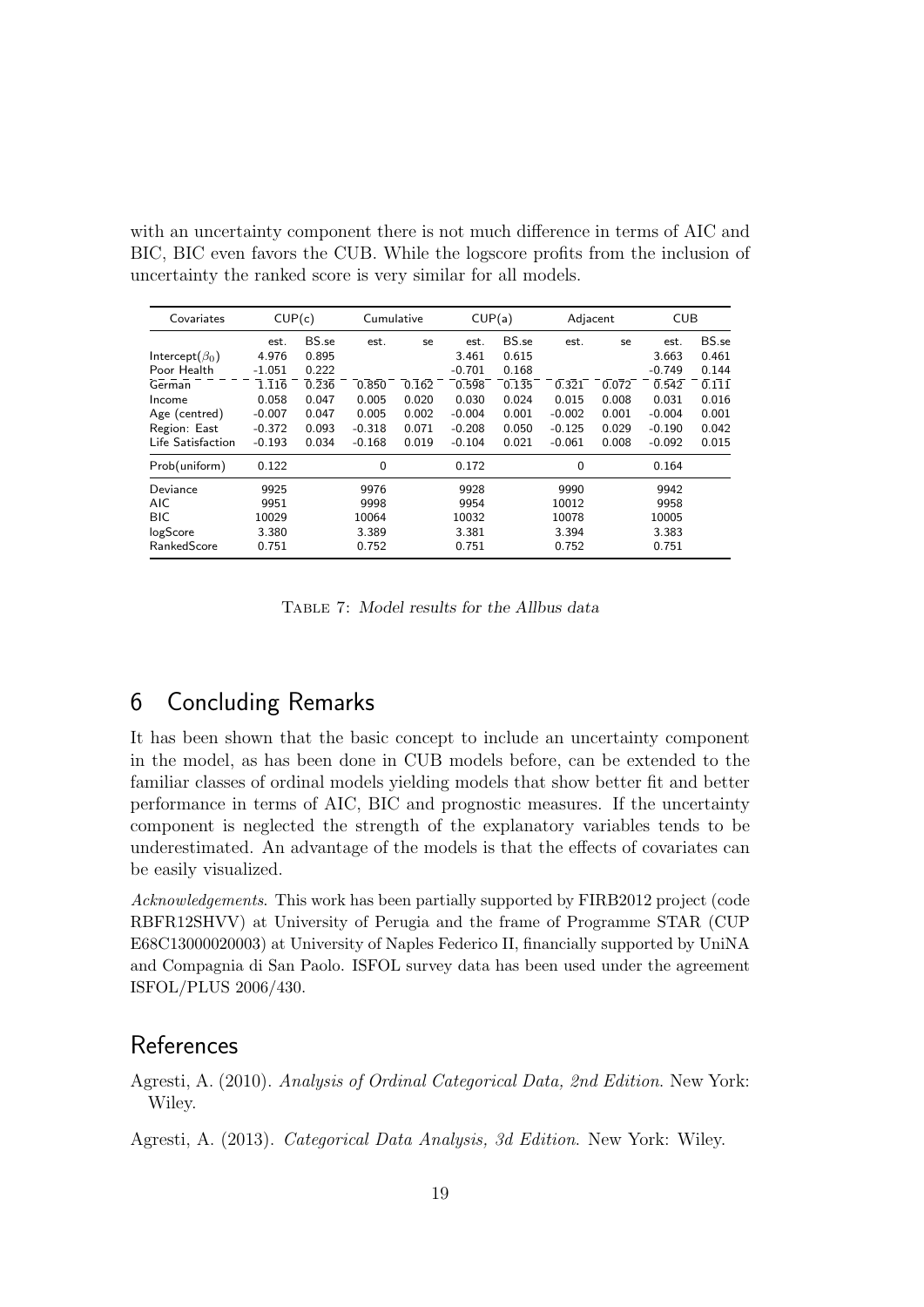- Aitkin, M. (1999). A general maximum likelihood analysis of variance components in generalized linear models. Biometrics 55, 117–128.
- Anderson, J. A. (1984). Regression and ordered categorical variables. Journal of the Royal Statistical Society B 46, 1–30.
- Böhning, D., E. Dietz, R. Schaub, P. Schlattmann, and B. G. Lindsay (1994). The distribution of the likelihood ratio for mixtures of densities from the oneparameter exponential family. Annals of the Institute of Statistical Mathematics 46, 373–388.
- Breen, R. and R. Luijkx (2010). Mixture models for ordinal data. Sociological Methods and Research 39, 3–24.
- Caffo, B., M.-W. An, and C. Rhode (2007). Flexible random intercept models for binary outcomes using mixtures of normals. Computational Statistics  $\mathcal{B}$  Data Analysis 51, 5220–5235.
- D'Elia, A. and D. Piccolo (2005). A mixture model for preference data analysis. Computational Statistics & Data Analysis 49, 917–934.
- Dempster, A. P., N. M. Laird, and D. B. Rubin (1977). Maximum likelihood from incomplete data via the EM algorithm. Journal of the Royal Statistical Society B 39, 1–38.
- Efron, B. and R. J. Tibshirani (1994). An introduction to the bootstrap, Volume 57. London: CRC Press.
- Fahrmeir, L. and G. Tutz (2001). Multivariate Statistical Modelling based on Generalized Linear Models. New York: Springer.
- Gambacorta, R. and M. Iannario (2013). Measuring job satisfaction with cub models. *Labour* 27(2), 198-224.
- Gneiting, T. and A. Raftery (2007). Strictly proper scoring rules, prediction, and estimation. Journal of the American Statistical Association 102, 359–376.
- Greene, W. and D. Hensher (2003). A latent class model for discrete choice analysis: contrasts with mixed logit. Transportation Resesearch, Part B 39, 681–689.
- Grün, B. and F. Leisch (2008). Identifiability of finite mixtures of multinomial logit models with varying and fixed effects. Journal of Classification 25, 225– 247.
- Iannario, M. (2012a). Hierarchical cub models for ordinal variables. Communications in Statistics-Theory and Methods 41, 3110–3125.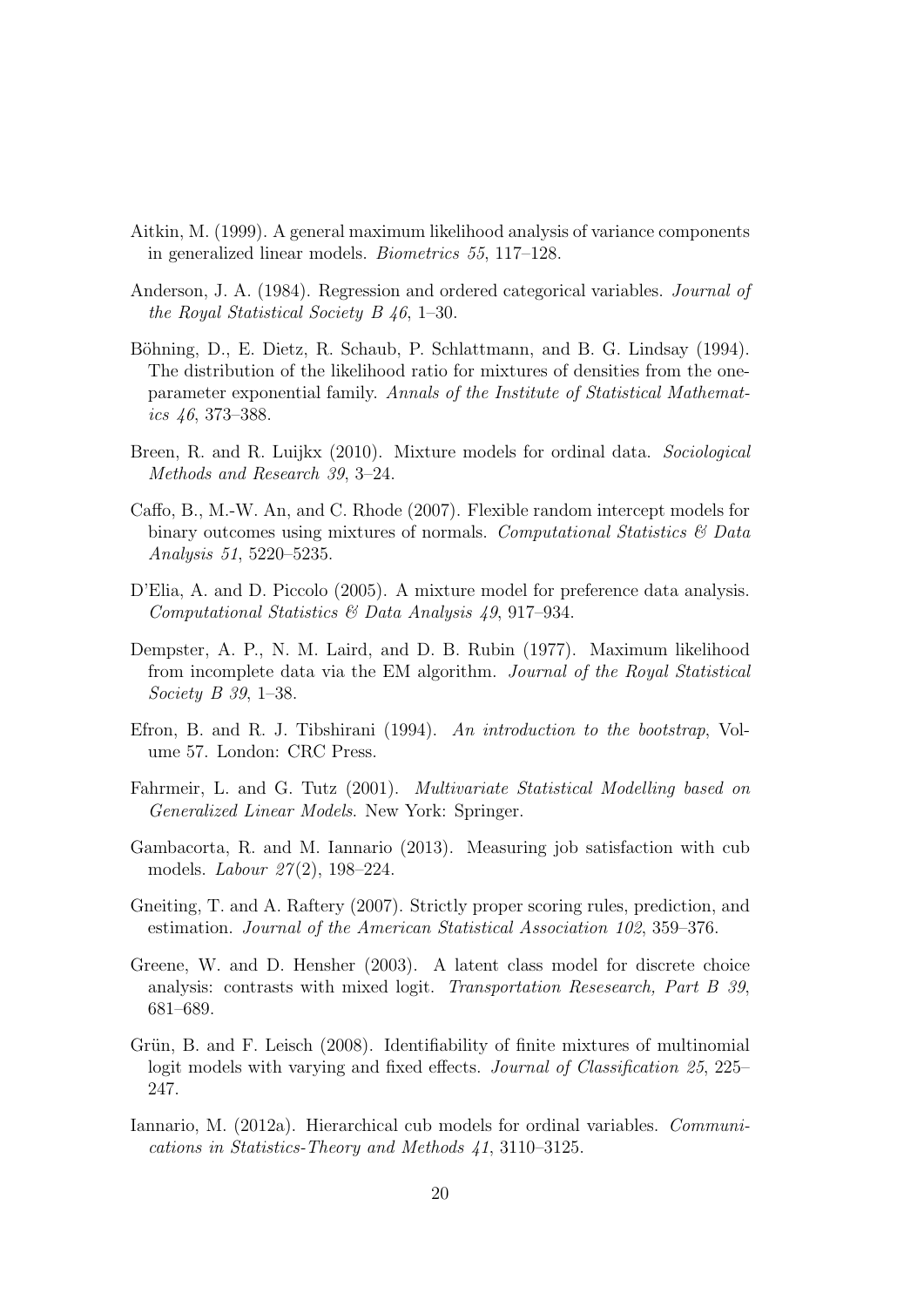- Iannario, M. (2012b). Modelling shelter choices in a class of mixture models for ordinal responses. Statistical Methods and Applications 21, 1–22.
- Iannario, M. (2012c). Preliminary estimators for a mixture model of ordinal data. Advances in Data Analysis and Classification 6, 163–184.
- Iannario, M. and D. Piccolo (2010). Statistical modelling of subjective survival probabilities. Genus 66, 17–42.
- Iannario, M. and D. Piccolo (2012). CUB models: Statistical methods and empirical evidence. In S. S. Kennett, R. (Ed.), Modern Analysis of Customer Surveys: with applications using R, pp. 231–258. New York: Wiley.
- Leroux, B. G. (1992). Consistent estimation of a mixing distribution. Annals of Statistics 20, 1350–1360.
- Manisera, M. and P. Zuccolotto (2014). Modeling rating data with nonlinear cub models. Computational Statistics  $\mathcal{B}$  Data Analysis 78, 100–118.
- McCullagh, P. (1980). Regression model for ordinal data (with discussion). Journal of the Royal Statistical Society B 42, 109–127.
- McLachlan, G. J. and D. Peel (2000). Finite Mixture Models. New York: Wiley.
- Mehta, C. R., N. R. Patel, and A. A. Tsiatis (1984). Exact significance testing to establish treatment equivalence with ordered categorical data. Biometrics  $40$ , 819–825.
- Piccolo, D. (2003). On the moments of a mixture of uniform and shifted binomial random variables. Quaderni di Statistica 5, 85–104.
- Piccolo, D. (2006). Observed information matrix in mub models. Quaderni di Statistica 8, 33–78.
- Tutz, G. (2012). Regression for Categorical Data. Cambridge: Cambridge University Press.
- Wedel, M. and W. DeSarbo (1995). A mixture likelihood approach for generalized linear models. Journal of Classification 12, 21–55.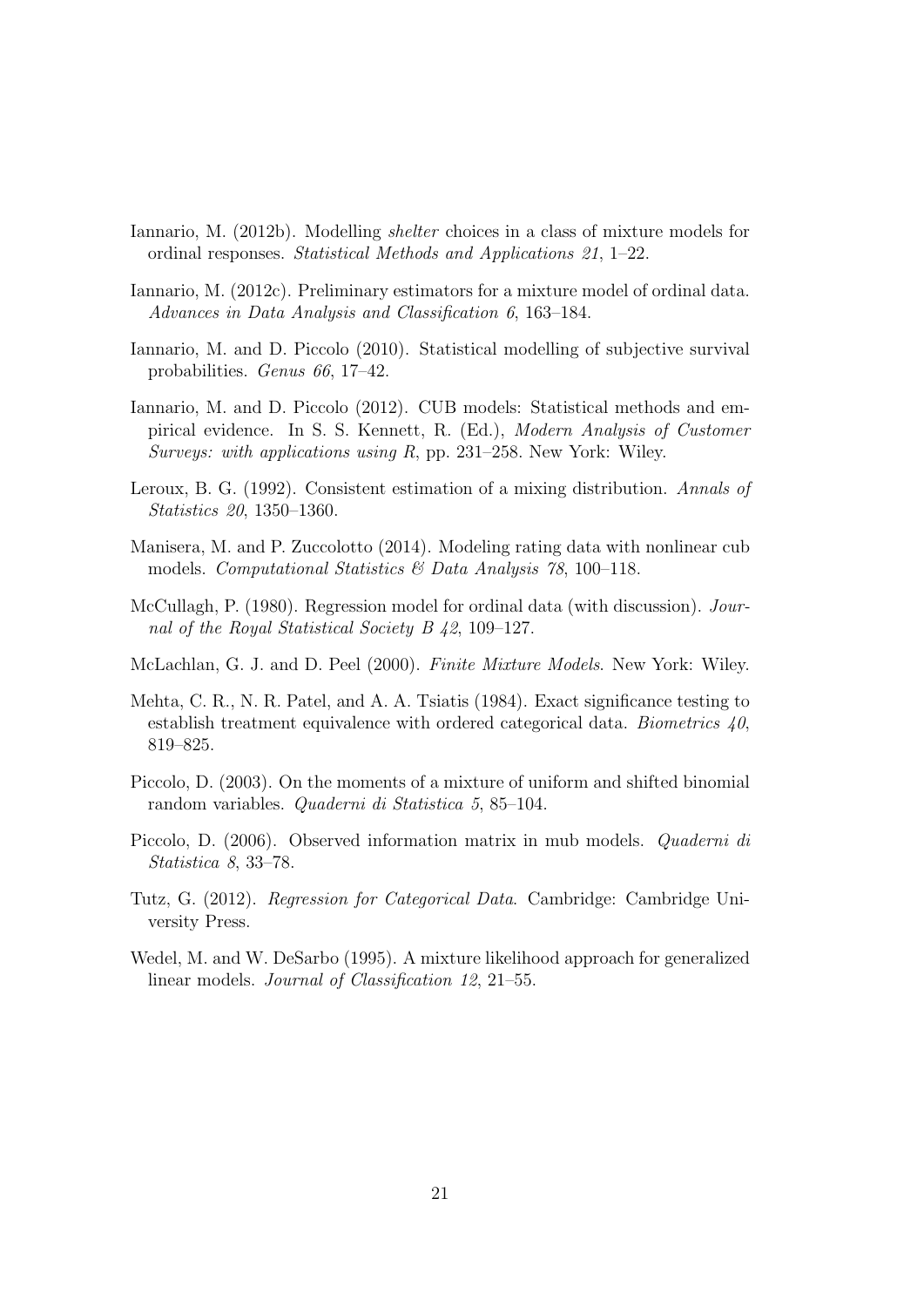## Appendix: Estimation

For simplicity, estimation of the mixture model is considered for the general case of m mixture components. Thus, the mass function of observation R given  $x$  has the form

$$
f(r|\boldsymbol{x}) = \sum_{j=1}^{m} \pi_j f_j(r|\boldsymbol{x}, \boldsymbol{\gamma}_j),
$$
  

$$
\sum_{j=1}^{m} \pi_j = 1 \text{ and } 0 \le \pi_j \le 1,
$$
 (6)

where  $f_j(r|\boldsymbol{x}, \boldsymbol{\gamma}_j)$  represents the density and  $\pi_j$  the mixing proportion of the jth component of the mixture. In the CUP model (3) one has only two components,  $m = 2$ , and the parameters  $\gamma_1, \gamma_2$  are reduced to only one parameter, namely  $\gamma_1 = \gamma$ . The second component is the uniform distribution, which is fixed and does not depend on covariates.

For given data  $r_i | \mathbf{x}_i, i = 1, ..., n$ , and collecting all parameters in the parameter  $\theta$ , the log-likelihood to be maximized is

$$
l(\boldsymbol{\theta}) = \sum_{i=1}^n \log \left( \sum_{j=1}^m \pi_j f_j(r_i|\boldsymbol{x}_i,\boldsymbol{\gamma}_j) \right).
$$

Direct maximization of the log-likelihood is time-consuming and to obtain stable solutions starting values near the true values are required. A better way is to consider it as a problem with incomplete data and obtain estimates by using the EM algorithm. Therefore, let  $z_{ij}$  denote the unknown mixture components that indicate whether  $r_i$  belongs to component j

$$
z_{ij} = \begin{cases} 1, \text{observation } r_i \text{ is from the } j\text{th mixture component} \\ 0, \text{otherwise.} \end{cases}
$$

If the observation  $r_i$  is from the jth mixture component the vector  $z_i^T$  =  $(z_{i1}, \ldots, z_{im}) = (\ldots, 0, 1, 0, \ldots)$  contains only zeros, but one at the j-th position. One gets for one particular observation  $r_i$ 

$$
f(r_i|z_{ij}=1,\boldsymbol{x}_i,\boldsymbol{\theta})=f_j(r_i|\boldsymbol{x}_i,\boldsymbol{\gamma}_j)=\prod_{l=1}^m f_l(r_i|\boldsymbol{x}_i,\boldsymbol{\gamma}_l)^{z_{il}}.
$$

Since  $z_i^T$  is multinomially distributed with probability vector  $\pi^T = (\pi_1, \ldots, \pi_m)$ the complete density for  $r_i, z_i$  is

$$
f(r_i, \mathbf{z}_i|\mathbf{x}_i, \boldsymbol{\theta}) = f(r_i|\mathbf{z}_i, \mathbf{x}_i, \boldsymbol{\theta})f(\mathbf{z}_i|\boldsymbol{\theta}) = \prod_{j=1}^m f_j(r_i|\mathbf{x}_i, \boldsymbol{\gamma}_j)^{z_{ij}} \prod_{j=1}^m \pi_j^{z_{ij}}
$$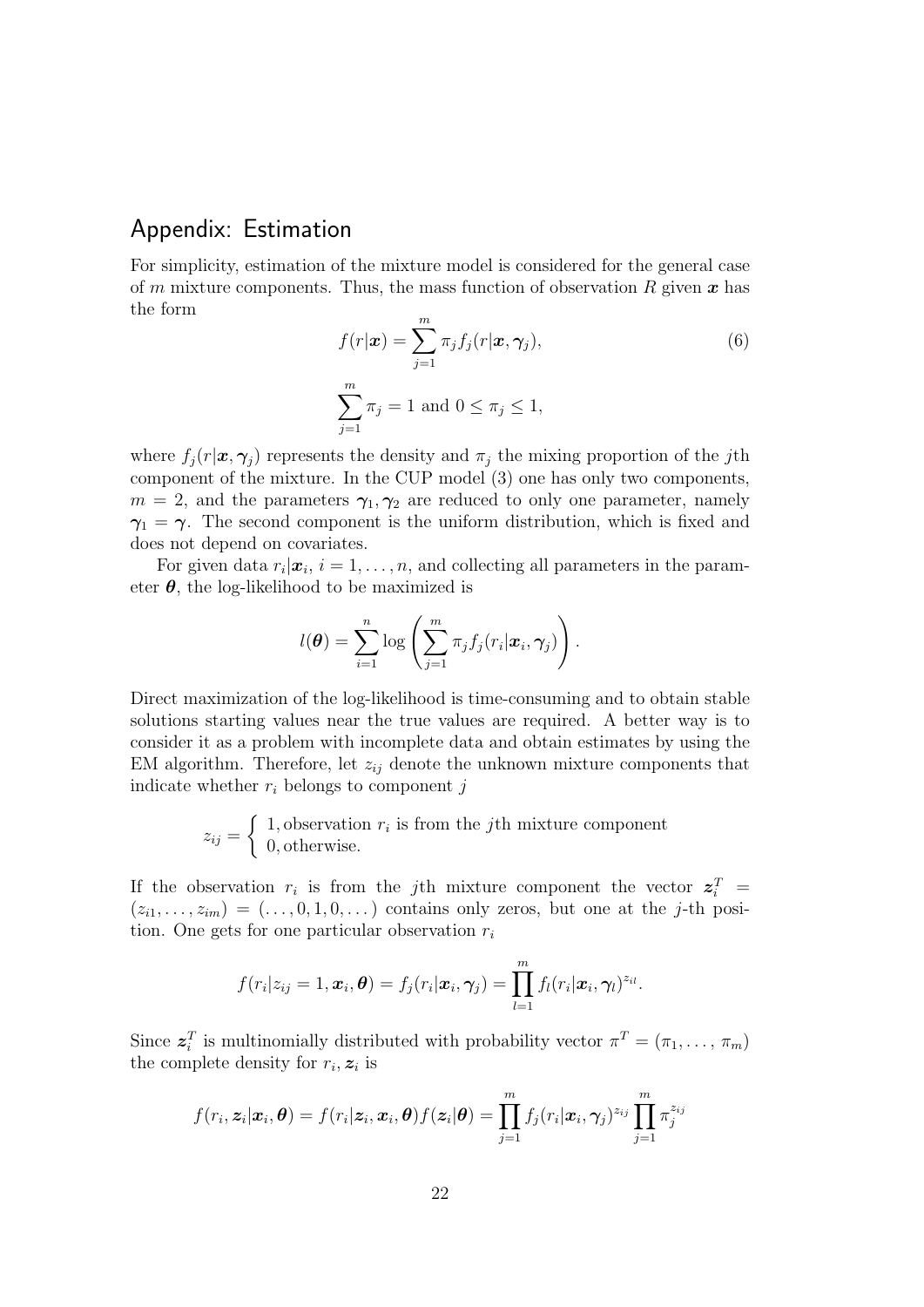yielding the complete log-likelihood

$$
l_c(\boldsymbol{\theta}) = \sum_{i=1}^n \log(f(r_i, \boldsymbol{z}_i | \boldsymbol{x}_i, \boldsymbol{\theta})) = \sum_{i=1}^n \sum_{j=1}^m z_{ij} \left( \log(\pi_j) + \log(f_j(r_i | \boldsymbol{x}_i, \boldsymbol{\gamma}_j)) \right).
$$

The EM algorithm treats  $z_{ij}$  as missing data and maximizes the log-likelihood iteratively by using an expectation and a maximization step. During the E-step the conditional expectation of the complete log-likelihood given the observed data **r** and the current estimate  $\theta^{(s)}$ ,

$$
M(\boldsymbol{\theta}|\boldsymbol{\theta}^{(s)}) = \mathrm{E}(l_c(\boldsymbol{\theta})|\boldsymbol{r},\boldsymbol{\theta}^{(s)})
$$

has to be computed. Because  $l_c(\theta)$  is linear in the unobservable data  $z_{ij}$ , it is only necessary to estimate the current conditional expectation of  $z_{ij}$ . From Bayes's theorem follows

$$
E(z_{ij}|\mathbf{y},\boldsymbol{\theta}) = f(z_{ij} = 1|r_i, \mathbf{x}_i, \boldsymbol{\theta})
$$
  
=  $f(r_i|z_{ij} = 1, \mathbf{x}_i, \boldsymbol{\theta})f(z_{ij} = 1|\mathbf{x}_i, \boldsymbol{\theta})/f(r_i|\mathbf{x}_i, \boldsymbol{\theta})$   
=  $\pi_j f_j(r_i|\mathbf{x}_i, \boldsymbol{\theta})/f(r_i|\mathbf{x}_i, \boldsymbol{\theta})$   
=  $\pi_j f_j(r_i|\mathbf{x}_i, \boldsymbol{\theta})/ \sum_{l=1}^m \pi_l f_l(r_i|\mathbf{x}_i, \boldsymbol{\theta}) = \hat{z}_{ij}.$ 

This is the posterior probability that the observation  $r_i$  belongs to the j−th component of the mixture. For the s-th iteration one obtains

$$
M(\boldsymbol{\theta}|\boldsymbol{\theta}^{(s)}) = \sum_{i=1}^{n} \sum_{j=1}^{m} \hat{z}_{ij}^{(s)} (\log(\pi_j) + \log(f_j(r_i|\boldsymbol{x}_i, \boldsymbol{\gamma}_j))
$$
  
= 
$$
\underbrace{\sum_{i=1}^{n} \sum_{j=1}^{m} \hat{z}_{ij}^{(s)} \log(\pi_j)}_{M_1} + \underbrace{\sum_{i=1}^{n} \sum_{j=1}^{m} \hat{z}_{ij}^{(s)} \log(f_j(r_i|\boldsymbol{x}_i, \boldsymbol{\gamma}_j))}_{M_2}.
$$

Thus, for given  $\theta^{(s)}$  one computes in the E-step the weights  $\hat{z}_{ij}^{(s)}$  and in the M-step maximizes  $M(\theta | \theta^{(s)})$  (or rather  $M_1$  and  $M_2$ ), which yields the new estimates

$$
\pi_j^{(s+1)} = \frac{1}{n} \sum_{i=1}^n \hat{z}_{ij}^{(s)} \text{ and } \gamma_j^{(s+1)} = \text{argmax}_{\gamma_j} \sum_{i=1}^n \hat{z}_{ij}^{(s)} \log(f_j(r_i|\bm{x}_i, \gamma_j)).
$$

The E- and M-steps are repeated alternatingly until the difference  $L(\theta^{(s+1)})$  –  $L(\boldsymbol{\theta}^{(s)})$  is small enough to assume convergence. Computation of  $\boldsymbol{\gamma}_i^{(s+1)}$  $j^{(s+1)}$  can be based on familiar maximization tools, because one maximizes a weighted loglikelihood with known weights. In the case where only intercepts are componentspecific, the derivatives are very similar to the score function used in a Gauss-Hermite quadrature and a similar EM algorithm applies with an additional calculation of the mixing distribution  $\{\pi_1, \ldots, \pi_m\}$  (see Aitkin (1999)).